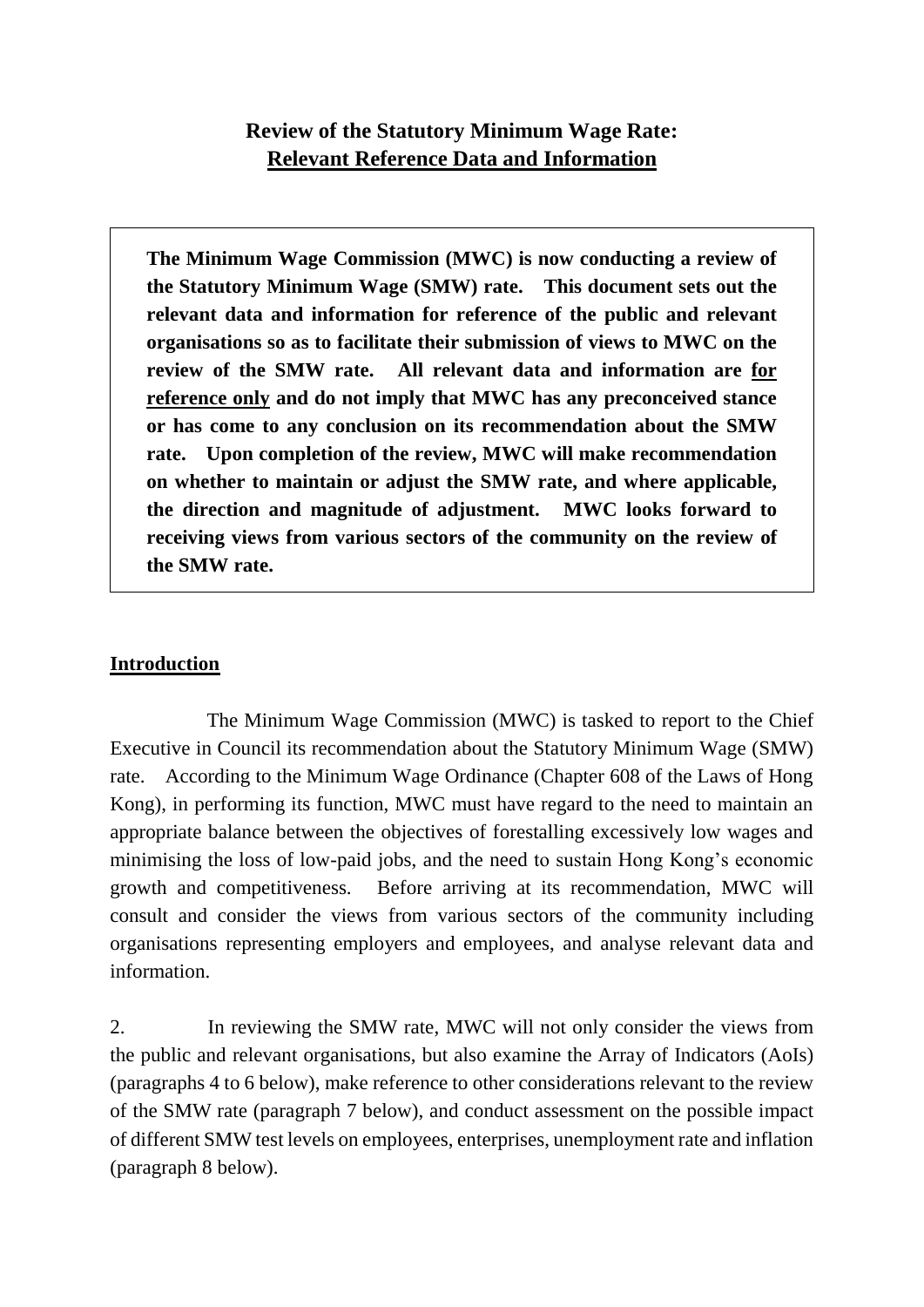3. To enhance the transparency of MWC's work, this document provides relevant data and information, including the latest data on AoIs and supplementary statistical data relevant to the review of the SMW rate, for reference of the public and relevant organisations. All relevant data and information are for reference only and do not imply that MWC has any preconceived stance or has come to any conclusion on its recommendation about the SMW rate. MWC hopes that various sectors of the community would actively express their views on the review of the SMW rate.

# **Array of Indicators**

 $\overline{a}$ 

4. Based on an evidence-based approach and drawing on its previous experience, MWC is of the view that it could facilitate the review of the SMW rate by regularly monitoring latest statistics that reflect the socio-economic and employment conditions and undertaking thorough analysis of relevant quantitative indicators.

5. Making reference to the relevant indicators referred to in the past reviews of the SMW rate, MWC initially considers that AoIs covering the following four areas can be maintained:

- (i) general economic conditions;
- (ii) labour market conditions;
- (iii) competitiveness; and
- (iv) social inclusion.

6. AoIs covers the essential considerations that MWC must take into account in discharging its function and provides MWC with important information for the review. AoIs initially identified by MWC and the latest statistics on these indicators are listed in Appendices I and II respectively. The data on employees' entitlement to paid rest day(s) and/or paid meal break(s)<sup>1</sup> by sector and the sectoral operating characteristics of enterprises are set out at Appendices III and IV respectively.

<sup>&</sup>lt;sup>1</sup> Whether employees are granted rest day pay and/or meal break pay according to their employment contract or agreement.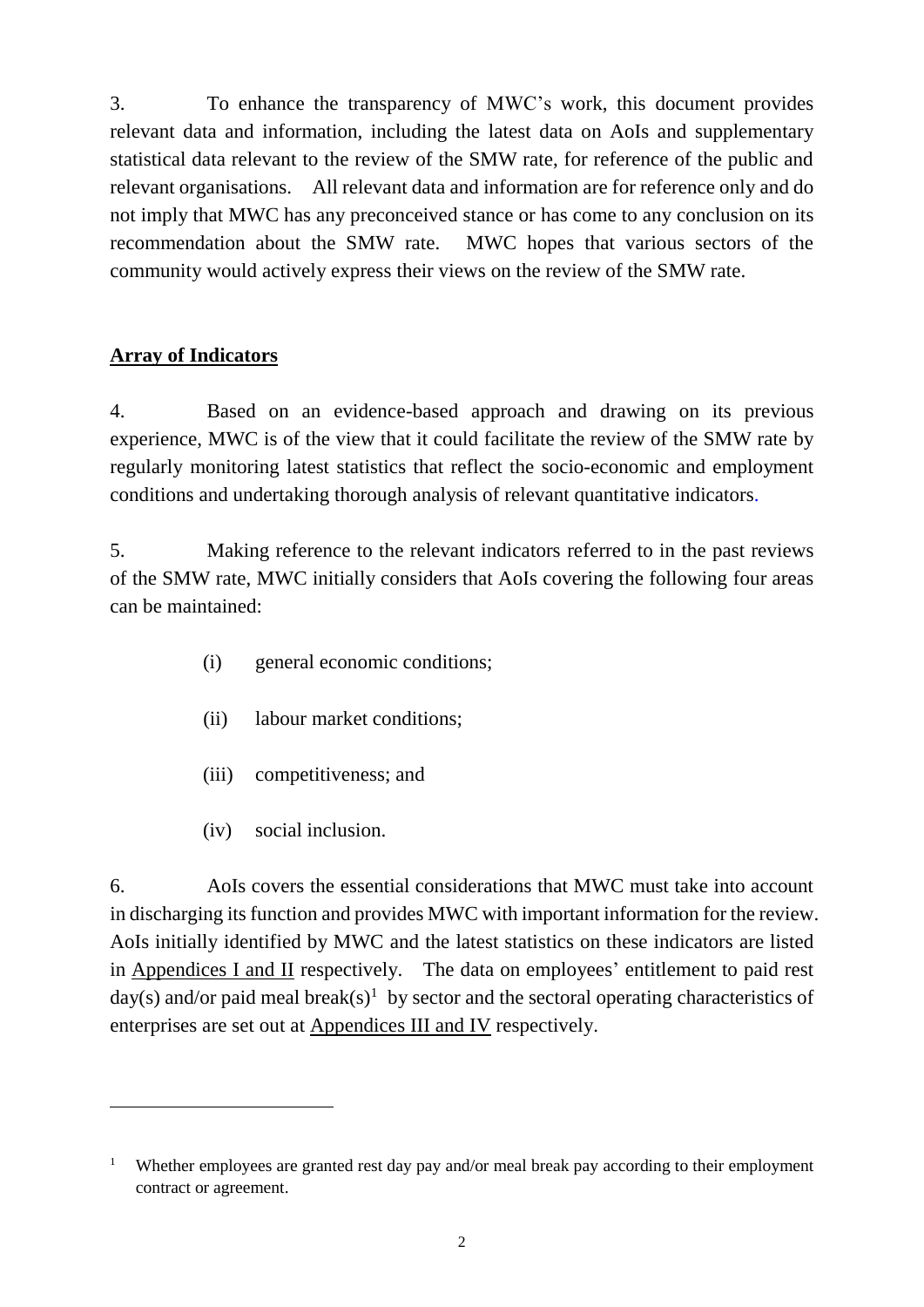### **Other Relevant Considerations**

7. In addition to the data on AoIs covering the four areas as mentioned above, MWC will also take into account other factors that are pertinent to the review of the SMW rate but cannot be fully quantified. The other relevant considerations set out below were the situations observed by MWC in the past SMW rate reviews, but they do not imply that MWC has any preconceived stance on these considerations:

- (i) **Enhancing employees' quality of life** Benefiting from the implementation and upratings of SMW in the past, and the relatively tight labour market back then, employees enjoyed pay rises which in turn increased their consumption power and improved their quality of life. SMW could also serve to forestall excessively low wages in times of economic downturn;
- (ii) **Enhancing work incentive** The implementation and upratings of SMW helped forestall excessively low wages, thereby attracting more people to enter or re-enter the labour market and providing a conducive environment that encouraged people who used to live on social welfare supplements to re-enter the labour market and become self-reliant;
- (iii) **Impact on workers with relatively lower bargaining power and less work experience** – Benefiting from the implementation of SMW, the wages of vulnerable groups (such as older people, people with disabilities, less-educated and lower-skilled workers) were protected. However, in the face of increasing labour costs, employers might tend to hire employees with higher capabilities or more work experience, which might in turn undermine the employment opportunities of the vulnerable groups. Besides, some employers might reduce employment of young people with less work experience and offer them fewer training and internship opportunities, making it difficult for young people to accumulate work experience and climb up the social ladder;
- (iv) **Impact on wage differentials across sectors or positions** With a uniform SMW rate, grassroots workers could choose to work in different sectors, occupations, districts and/or enterprises while still earning a comparable income. This would however aggravate staff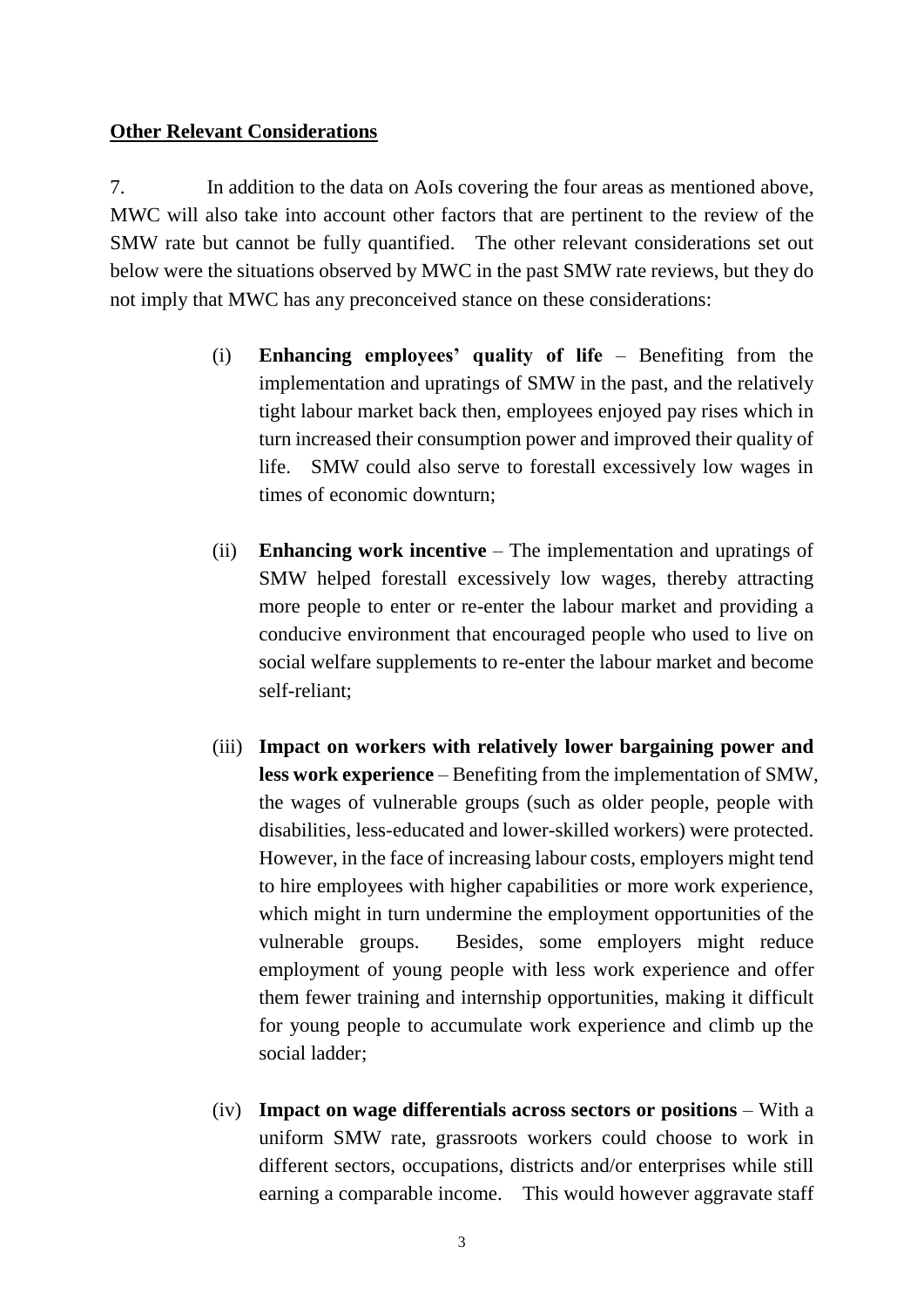turnover in certain sectors. To some extent, the enterprises concerned needed to offer higher wage rates to retain their existing employees or attract new recruits, thereby further pushing up labour costs;

- (v) **Preserving the market's capacity to adjust** While imposing a wage floor, SMW also limited the flexibility of wage adjustment. If the rate was raised to an excessively high level, SMW would undermine the flexibility of different sectors and enterprises in responding to changes in their business environment. Preserving some room for the market's wage adjustment would be conducive to the sustainable development of all sectors;
- (vi) **Impact on social harmony** The implementation and upratings of SMW enabled low-income employees to share the fruits of economic development and thus helped promote social harmony. Nevertheless, grassroots workers, enterprises and other people (including those not directly benefiting from SMW) might have divergent views on the SMW rate;
- (vii) **Additional costs induced by wage increase** The implementation and upratings of SMW entailed additional cost implications for enterprises in terms of premium for employees' compensation insurance and contributions to the Mandatory Provident Fund, etc.;
- (viii) **Impact on quality of products and services** Employees enjoyed wage protection after the implementation and upratings of SMW. Nevertheless, this might reduce the incentive of some employees to improve their performance or take up extra work, thereby affecting service quality. Moreover, enterprises that failed to pass on the SMW-induced additional labour costs to customers or consumers might choose to reduce the quality of their products or services, especially when the overall economic environment was weak; and
- (ix) **Long-term impact in various aspects** For instance, the impact on profitability and long-term operating strategies of enterprises, Hong Kong's competitiveness in the long run, labour productivity and the attractiveness to foreign investment, etc.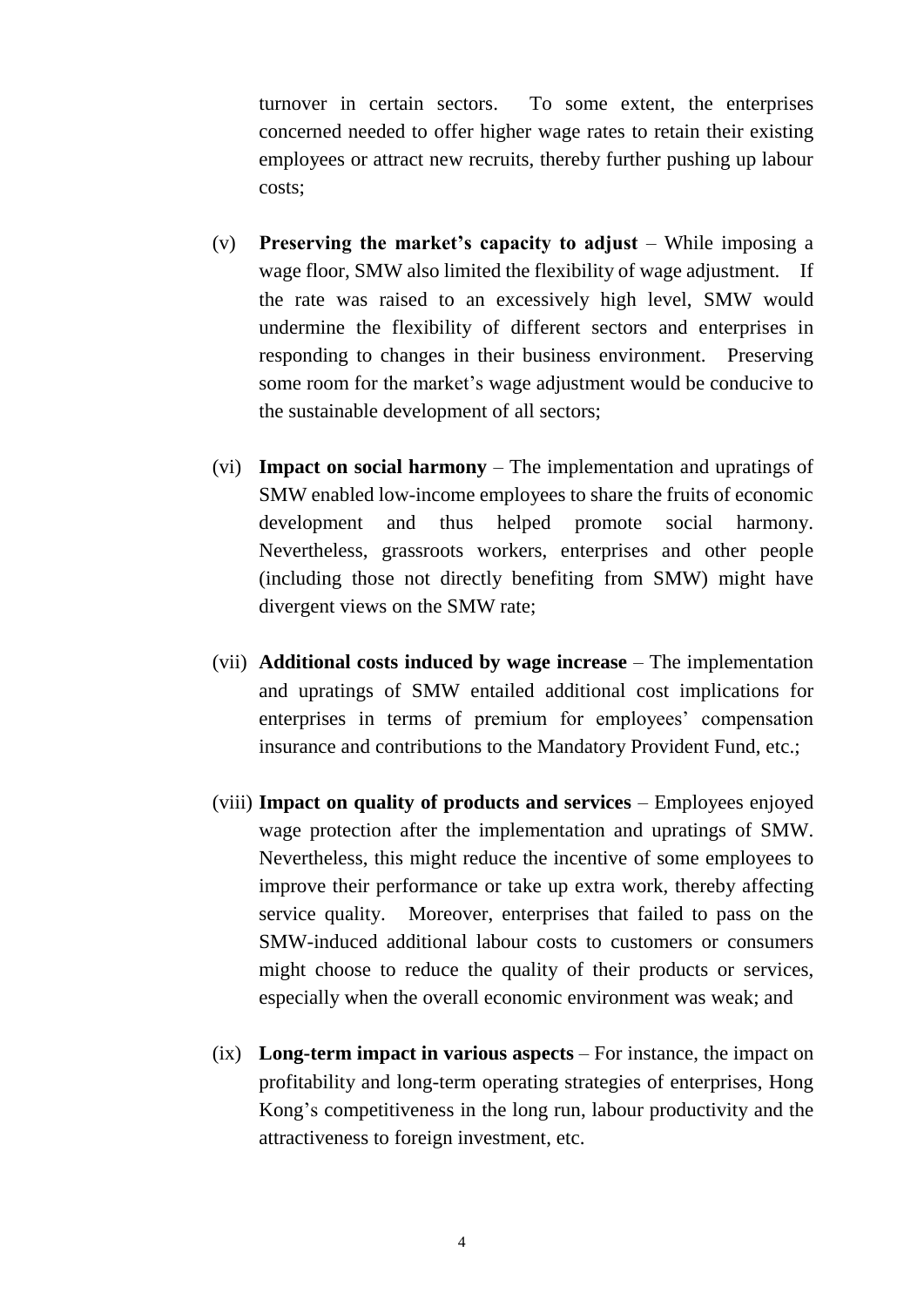### **Impact Assessment**

8. In conducting the impact assessment, MWC will draw reference from the framework, scope and methodology of impact assessment<sup>2</sup> adopted in the last review of the SMW rate and consider the experiences of past reviews of the SMW rate, relevant socio-economic indicators and the views of members of the public and stakeholders, in order to analyse the possible impact of different SMW test levels on employees, enterprises, unemployment rate and inflation. In reviewing the SMW rate, MWC will take into consideration the time gap between the review of the SMW rate and the implementation of the recommended rate. MWC will endeavour to conduct a forwardlooking estimation which takes into account the knock-on effect on pay hierarchies not only using statistical data on employees' wage distribution in May - June 2021 from the 2021 "Annual Earnings and Hours Survey" of the Census and Statistics Department as a base for estimation, but also making reference to the latest wage statistics and economic situation.

# **Supplementary Statistical Data**

9. To facilitate the public and relevant organisations to understand the wage distribution of employees<sup>3</sup> by sector in the 2021 "Annual Earnings and Hours Survey" in the survey reference period (i.e. May - June 2021), supplementary statistical data based on the results of the said survey are listed in Annex.

10. It is noteworthy that the above supplementary statistical data are for reference only, and MWC does not have any preconceived stance or has not come to any conclusion on its recommendation about the SMW rate. Upon completion of the review, MWC will make recommendation on whether to maintain or adjust the SMW rate, and where applicable, the direction and magnitude of adjustment.

Minimum Wage Commission April 2022

 $\overline{a}$ 

<sup>&</sup>lt;sup>2</sup> For details of the framework, scope and methodology of impact assessment, please refer to Section 4.IV and Appendix IV in the *2020 Report of the Minimum Wage Commission*.

Employees do not include those not covered by SMW (i.e. government employees, live-in domestic workers, student interns and work experience students as defined in the Minimum Wage Ordinance).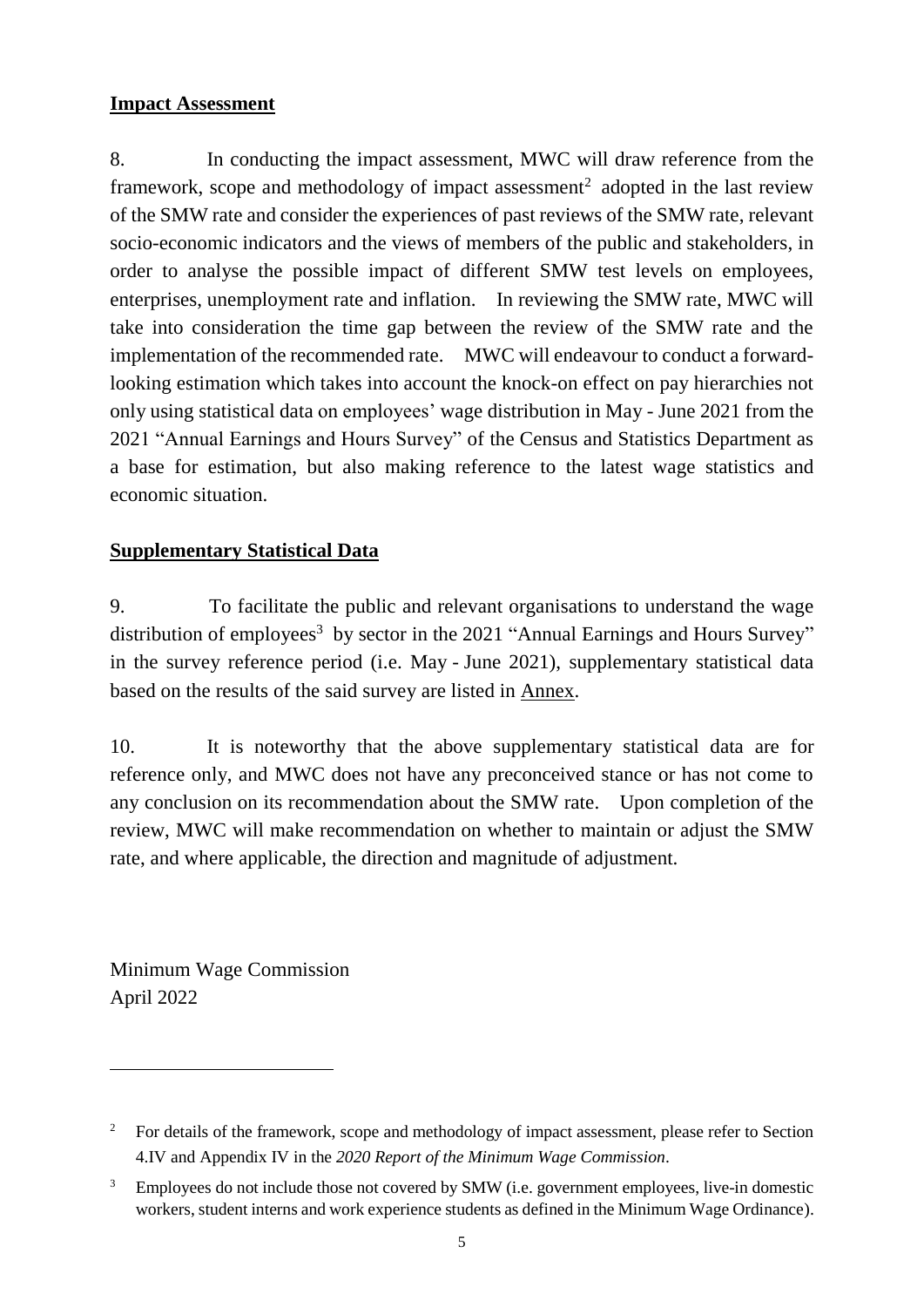| <b>Area Considered</b>   |      | <b>Summary of Indicators</b>                      | <b>Statistical Indicators</b>                                                                                                                                      | Data Sources [Source hyperlinks]                                           | <b>Frequency of Update</b>                    |
|--------------------------|------|---------------------------------------------------|--------------------------------------------------------------------------------------------------------------------------------------------------------------------|----------------------------------------------------------------------------|-----------------------------------------------|
| (I) General<br>Economic  | L1   | Latest local<br>economic                          | Nominal and real Gross Domestic Product (GDP)                                                                                                                      | National Income Statistics, Census and Statistics<br>Department (C&SD) [1] | Quarterly                                     |
| <b>Conditions</b>        |      | performance and<br>forecasts                      | Real GDP by main expenditure components                                                                                                                            | (Same as above) [2]                                                        | (Same as above)                               |
|                          |      |                                                   | Composite Consumer Price Index and Consumer Price Index (A)                                                                                                        | Monthly Retail Price Survey, C&SD [3]                                      | Monthly                                       |
|                          |      |                                                   | Prominent establishments' views on expected changes in short-term Quarterly Business Tendency Survey, C&SD [4]<br>business situation and number of persons engaged |                                                                            | Quarterly                                     |
|                          |      |                                                   | GDP and price forecasts                                                                                                                                            | Office of the Government Economist, Financial<br>Secretary's Office [5]    | Short-term: Quarterly/<br>Medium-term: Annual |
| (II) Labour Market  II.1 |      | Labour demand                                     | Labour statistics                                                                                                                                                  | General Household Survey, C&SD [6]                                         | Monthly#                                      |
| <b>Conditions</b>        |      | and $supply$ –<br>employment,<br>unemployment,    | Vacancies                                                                                                                                                          | Quarterly Survey of Employment and Vacancies,<br>C&SD[7]                   | Quarterly                                     |
|                          |      | underemployment,<br>labour force and<br>vacancies | Mode of leaving last job of unemployed persons with a previous job General Household Survey, C&SD [8]                                                              |                                                                            | Monthly#                                      |
|                          | II.2 | Wage level and<br>distribution                    | Wage level and distribution                                                                                                                                        | Annual Earnings and Hours Survey, C&SD [9]                                 | Annual                                        |
|                          | II.3 | Wage differentials Wage differentials             |                                                                                                                                                                    | Annual Earnings and Hours Survey, C&SD [9]                                 | Annual                                        |
|                          | II.4 | Employment<br>characteristics                     | Employed persons analysed by employment status                                                                                                                     | General Household Survey, C&SD [8]                                         | Monthly#                                      |
|                          |      |                                                   | Employees analysed by employment nature and contractual status                                                                                                     | Annual Earnings and Hours Survey, C&SD [9]                                 | Annual                                        |
|                          |      |                                                   | Employees analysed by basis on which basic wage rate is rated                                                                                                      | (Same as above) $[9]$                                                      | (Same as above)                               |
|                          |      |                                                   | Employees analysed by remuneration structure                                                                                                                       | (Same as above) $[9]$                                                      | (Same as above)                               |
|                          | II.5 | Working hours                                     | Distribution of working hours                                                                                                                                      | Annual Earnings and Hours Survey, C&SD [9]                                 | Annual                                        |
|                          |      |                                                   | Overtime hours with pay                                                                                                                                            | (Same as above) $[9]$                                                      | (Same as above)                               |
|                          |      |                                                   | Hours of work during the 7 days before enumeration                                                                                                                 | General Household Survey, C&SD [10]                                        | $Monthly^*$                                   |

# **Appendix I: Array of Indicators Initially Identified by the Minimum Wage Commission**

Note: # Indicating the overall situation of the past 3-month period.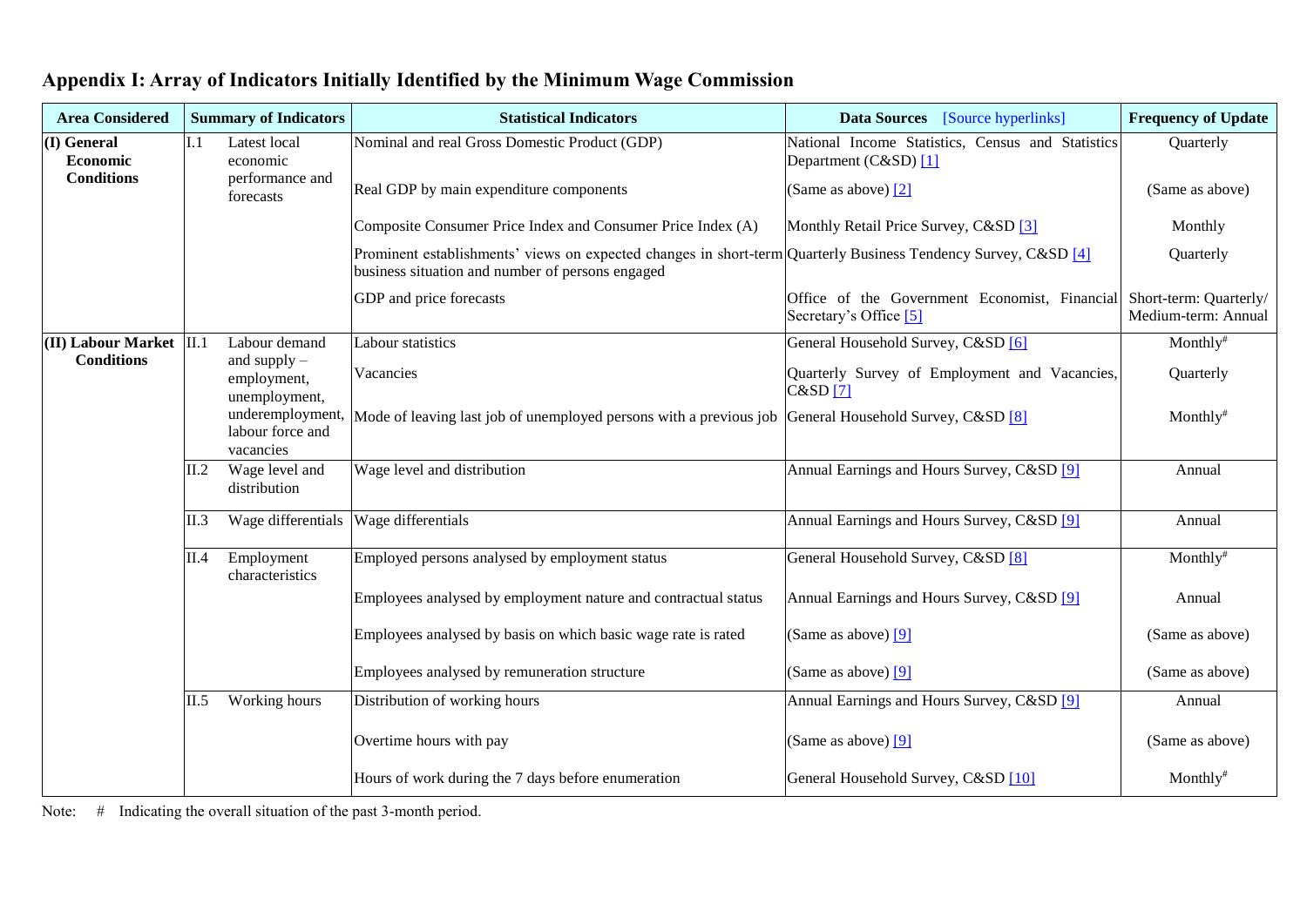| Area considered       |       | <b>Summary of indicators</b>                   | <b>Statistical indicators</b>                                                                                                                                                | <b>Data sources</b> [Source hyperlinks]                                                                             | <b>Frequency of update</b> |
|-----------------------|-------|------------------------------------------------|------------------------------------------------------------------------------------------------------------------------------------------------------------------------------|---------------------------------------------------------------------------------------------------------------------|----------------------------|
| (III) Competitiveness | III.1 | Operating<br>characteristics of<br>enterprises | Operating characteristics analysed by sector (only including Annual Survey of Economic Activities, C&SD [11]<br>enterprises with employees)                                  |                                                                                                                     | Annual                     |
|                       |       |                                                | Rental indices of non-residential properties                                                                                                                                 | Rating and Valuation Department [12]                                                                                | Monthly                    |
|                       |       |                                                | Total retail sales                                                                                                                                                           | Monthly Survey of Retail Sales, C&SD [13]                                                                           | Monthly                    |
|                       |       |                                                | Total restaurant receipts                                                                                                                                                    | Quarterly Survey of Restaurant Receipts and<br>Purchases, C&SD [14]                                                 | Quarterly                  |
|                       |       |                                                | Business receipts indices                                                                                                                                                    | Quarterly Survey of Service Industries, C&SD [15]                                                                   | Quarterly                  |
|                       | III.2 | Entrepreneurship,<br>business sentiment        | Number of establishments                                                                                                                                                     | Quarterly Survey of Employment and Vacancies,<br>C&SD[7]                                                            | Quarterly                  |
|                       |       | and solvency                                   | Labour demand                                                                                                                                                                | (Same as above) [7]                                                                                                 | (Same as above)            |
|                       |       |                                                | Number of new business registration                                                                                                                                          | Inland Revenue Department [16]                                                                                      | Monthly                    |
|                       |       |                                                | Number of cancellation of business registration                                                                                                                              | Inland Revenue Department [17]                                                                                      | Annual                     |
|                       |       |                                                | Number of bankruptcy and compulsory winding-up cases                                                                                                                         | Official Receiver's Office [18]                                                                                     | Monthly                    |
|                       | III.3 | Relative economic<br>freedom and               | Hong Kong's rankings on indices of economic freedom and Various rating agencies [19] [20] [21]<br>competitiveness                                                            |                                                                                                                     | Annual                     |
|                       |       | competitiveness of<br>Hong Kong                | Regional headquarters, regional offices and local offices in Hong Annual Survey of Companies in Hong Kong with<br>Kong with their parent companies located outside Hong Kong | Parent Companies Located outside Hong Kong,<br>C&SD [22] [23] [24]                                                  | Annual                     |
|                       |       |                                                | Inward direct investment                                                                                                                                                     | Survey of External Claims, Liabilities and Income,<br>$C&SD$ [25]                                                   | Quarterly                  |
|                       | III.4 | Productivity<br>growth                         | Labour productivity growth in Hong Kong and other places                                                                                                                     | Hong Kong: National Income Statistics and<br>Composite Employment Estimates, C&SD [1][26]                           | Annual                     |
|                       |       |                                                |                                                                                                                                                                              | Other places: National statistics authorities, CEIC<br>and Datastream databases                                     | Annual                     |
|                       |       | III.5 Labour costs                             | Changes in unit labour cost in Hong Kong and other places                                                                                                                    | Hong Kong: National Income Statistics, General<br>Household Survey and Labour Earnings Survey,<br>C&SD [1] [8] [27] | Annual                     |
|                       |       |                                                |                                                                                                                                                                              | Other places: National statistics authorities, CEIC<br>and Datastream databases                                     | Annual                     |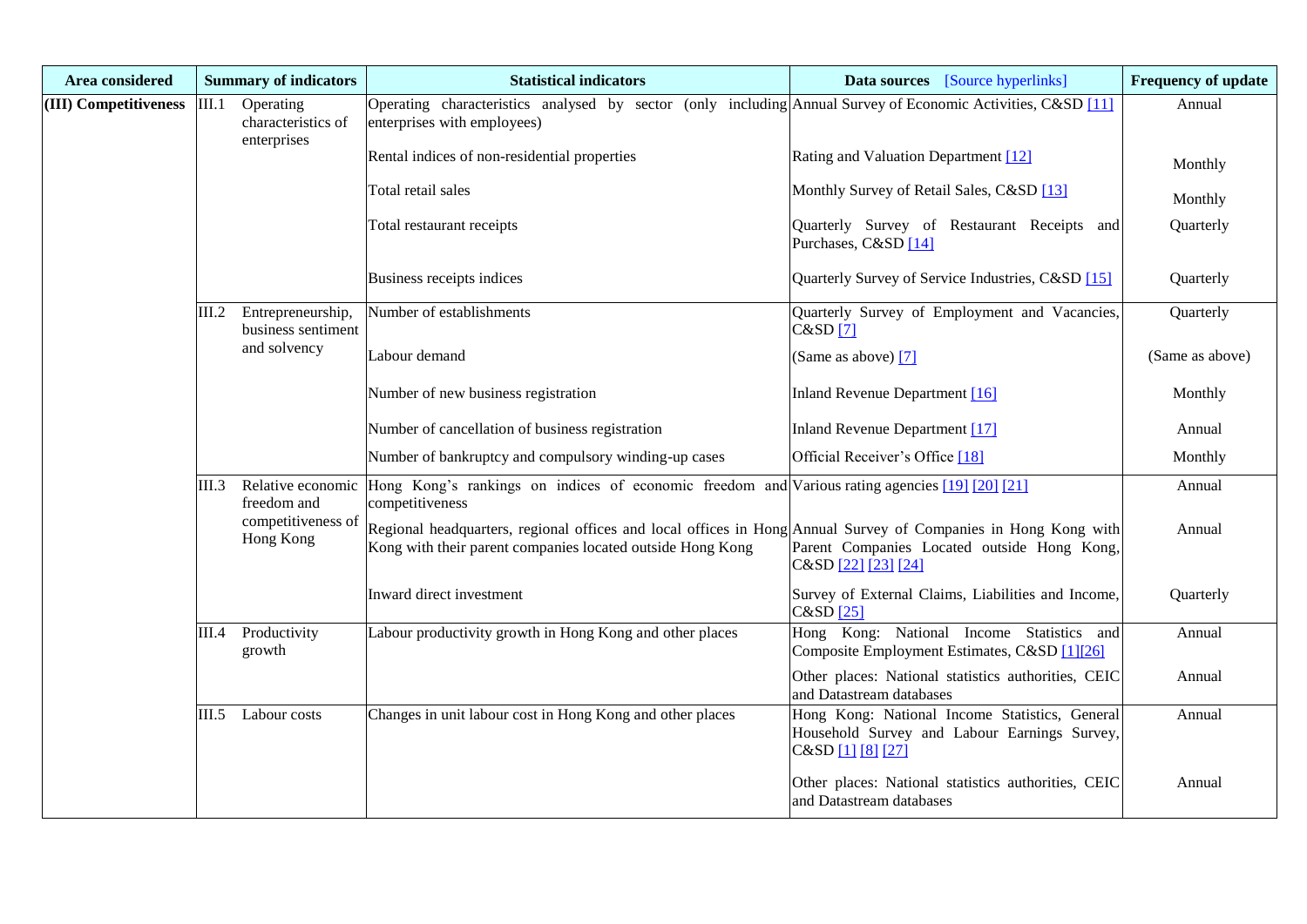| Area considered                            | <b>Summary of indicators</b> | <b>Statistical indicators</b>                                                                         | <b>Data sources</b> [Source hyperlinks]          | <b>Frequency of update</b> |
|--------------------------------------------|------------------------------|-------------------------------------------------------------------------------------------------------|--------------------------------------------------|----------------------------|
| $\vert$ (IV) Social Inclusion $\vert$ IV.1 |                              | Standard of living Wage indices / indices of payroll per person engaged                               | Labour Earnings Survey, C&SD [28] [29] [30] [31] | Quarterly                  |
|                                            |                              | Employment earnings of full-time employees analysed by decile General Household Survey, C&SD<br>group |                                                  |                            |
|                                            |                              | Average monthly employment earnings                                                                   | (Same as above)                                  |                            |
|                                            | IV.2<br>Enhancing work       | Labour force participation rate                                                                       | General Household Survey, C&SD [32]              | $Monthly^*$                |
|                                            | incentive                    | Number of long-term unemployed (unemployed for 6 months or $(Same as above)$ [8]<br>above) persons    |                                                  | (Same as above) $#$        |
|                                            |                              | Unemployment cases of Comprehensive Social Security Assistance Social Welfare Department [33]         |                                                  | Monthly                    |
|                                            | IV.3<br>Labour relations     | Number of disputes and claim cases                                                                    | Labour Department                                | Quarterly                  |

Note: # Indicating the overall situation of the past 3-month period.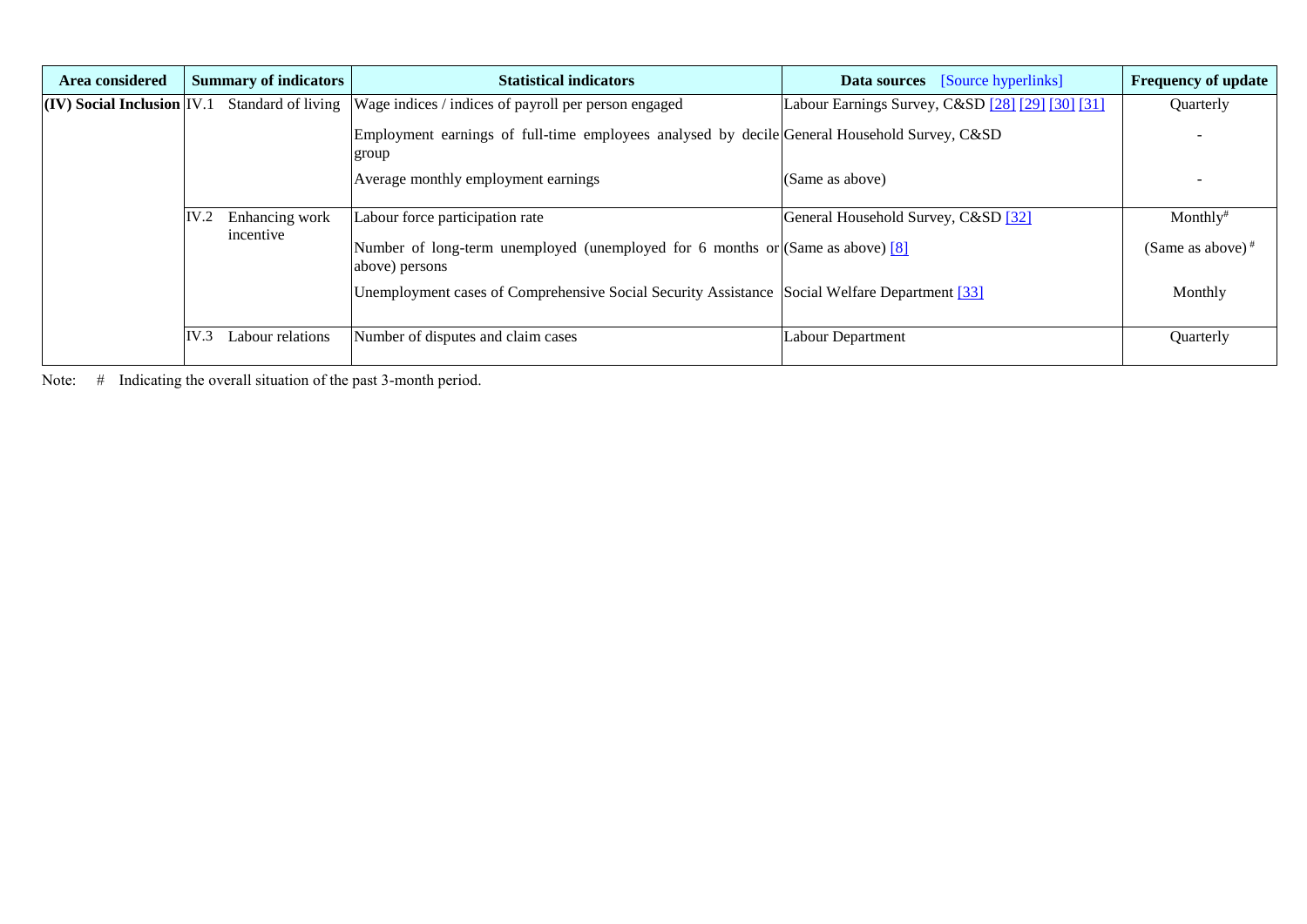### **Appendix II : Latest figures of the Array of Indicators (as at 21 April 2022)**

- (φ) Revised figures. These "revised figures" are still subject to further regular revision later on when more data are incorporated.
- $(\wedge\wedge)$  Calculated based on the 2019/20-based Consumer Price Index series.
- (\*) Net balance indicates the direction of expected change in the business situation versus the preceding quarter. It refers to the difference in percentage points between the proportion of establishments choosing "better" ove indicates a likely upward trend while a negative sign, a likely downward trend.
- (\*\*) Net balance indicates the direction of expected change in the number of persons engaged versus the preceding quarter. It refers to the difference in percentage points between the proportion of establishments choosing indicates a likely upward trend while a negative sign, a likely downward trend.
- (§) The trend rates of change for 2023-26 are forecasts as stated in the 2022-23 Budget.
- (^) Preliminary figures.
- [ ] Year-on-year rate of change.
- (+) Seasonal adjustment is not applicable to annual figures.
- $(+)$  Excluding those in the civil service.
- (&&) The quarterly figures refer to those for March, June, September and December 2021 respectively.
- (!!) The annual figures refer to the averages of the figures for March, June, September and December of the respective year.
- < > Seasonally adjusted quarter-to-quarter rate of change.
- (#) The annual figures refer to the figures for May to June of the respective year.
- Not applicable.

|                                                                                                                               |               | 2019                  | 2020                    |                           |                       | 2021                 |                      |                         |                                                        |
|-------------------------------------------------------------------------------------------------------------------------------|---------------|-----------------------|-------------------------|---------------------------|-----------------------|----------------------|----------------------|-------------------------|--------------------------------------------------------|
| (I) General Economic Conditions                                                                                               |               | <b>Full Year</b>      | <b>Full Year</b>        | <b>Full Year</b>          | $\Omega$              | Q2                   | Q3                   | Q <sub>4</sub>          | Latest                                                 |
| Gross Domestic Product (GDP) (year-on-year rate of change)                                                                    |               |                       |                         |                           |                       |                      |                      |                         |                                                        |
| Nominal $^{(\phi)}$                                                                                                           | (%)           | 0.3                   | $-6.0$                  | 7.0                       | 7.1                   | 8.0                  | 6.6                  | 6.3                     | $\ddotsc$                                              |
| $Real(\phi)$                                                                                                                  | $(\%)$        | $-1.7$                | $-6.5$                  | 6.4                       | 8.0                   | 7.6                  | 5.5                  | 4.8                     |                                                        |
| Main expenditure components of GDP (year-on-year rate of change in real terms)                                                |               |                       |                         |                           |                       |                      |                      |                         |                                                        |
| Private consumption expenditure <sup><math>(\phi)</math></sup>                                                                | $(\%)$        | $-0.8$                | $-10.5$                 | 5.6                       | 2.5                   | 7.5                  | 6.8                  | 5.8                     | $\ddotsc$                                              |
| Gross domestic fixed capital formation <sup>(<math>\phi</math>)</sup>                                                         | (%)           | $-14.9$               | $-11.3$                 | 10.1                      | 5.6                   | 23.9                 | 13.1                 | 0.1                     |                                                        |
| Total exports of goods <sup>(<math>\phi</math>)</sup>                                                                         | (%)           | $-5.5$                | $-1.4$                  | 19.0                      | 30.8                  | 20.8                 | 14.2                 | 13.3                    | $\ddot{\phantom{0}}$                                   |
| Exports of services <sup>(<math>\phi</math>)</sup>                                                                            | (%)           | $-9.6$                | $-34.8$                 | 1.1                       | $-9.1$                | 3.5                  | 5.4                  | 6.9                     | $\ddot{\phantom{0}}$                                   |
| Composite Consumer Price Index (CCPI) <sup>(^^)</sup> (year-on-year rate of change)                                           |               |                       |                         |                           |                       |                      |                      |                         |                                                        |
| Headline                                                                                                                      | (%)           | 2.9                   | 0.3                     | 1.6                       | 1.2                   | 0.8                  | 2.3                  | 2.0                     | 1.4<br>(Jan-Feb 2022)                                  |
| Underlying                                                                                                                    | (%)           | 3.0                   | 1.3                     | 0.6                       | $-0.2$                | 0.3                  | 1.1                  | 1.2                     | 1.5<br>$(Jan-Feb 2022)$                                |
| Consumer Price Index (A) $(CPI(A))^{(\wedge)}$ (year-on-year rate of change)                                                  |               |                       |                         |                           |                       |                      |                      |                         | 1.3                                                    |
| Headline                                                                                                                      | (%)           | 3.3                   | $-0.6$                  | 2.9                       | 3.3                   | 1.6                  | 4.0                  | 2.5                     | (Jan-Feb 2022)                                         |
| Underlying<br>Prominent establishments' views on expected changes in short-term                                               | $(\%)$        | 3.5                   | 1.8                     | 0.8                       | 0.3                   | 0.6                  | 1.2                  | 1.2                     | 1.4<br>(Jan-Feb 2022)                                  |
| business situation (Net balance <sup>(*)</sup> )                                                                              | $(\%$ points) | $\ddots$              | $\ldots$                | $\ddotsc$                 | $-17$                 | $\overline{0}$       | 6                    | $\mathbf{1}$            | (Q1 2022)                                              |
| Prominent establishments' views on expected changes in short-term<br>number of persons engaged (Net balance <sup>(**)</sup> ) | $(\%$ points) | $\ddots$              | $\ldots$                | $\ddotsc$                 | $-11$                 | $-1$                 | $\overline{2}$       | $\mathbf{1}$            | $\theta$<br>(Q1 2022)                                  |
| Real GDP growth forecast <sup>(§)</sup>                                                                                       |               | $\ldots$              | $\ldots$                | $\ldots$                  | $\ldots$              | $\ldots$             | $\ddotsc$            | $\cdots$                | 2% to 3.5% (2022)<br>3% per annum (2023-26)            |
| Headline CCPI forecast (year-on-year rate of change)                                                                          |               |                       | $\cdot\cdot$            | $\ldots$                  | $\ddot{\phantom{0}}$  |                      | $\ddotsc$            | $\ldots$                | $2.1\%$ (2022)                                         |
| Underlying CCPI forecast <sup>(\$)</sup> (year-on-year rate of change)                                                        |               | $\ldots$              | $\ldots$                | $\ldots$                  | $\ldots$              | $\ldots$             | $\ldots$             | $\cdot\cdot$            | $2\%$ (2022)<br>2.5% per annum (2023-26)               |
| (II) Labour Market Conditions                                                                                                 |               | 3 9 8 7 . 8           | 3 9 18.5                | 3 8 7 0 . 4               | 3 8 8 8 .5            | 3 8 8 5 .7           | 3 871.5              | 3 8 5 0 . 3             | 3 799.0 <sup>(<math>\degree</math>)</sup>              |
| Labour force                                                                                                                  | (000)         | $[-0.2\%]$            | $[-1.7\%]$              | $[-1.2\%]$                | $[-0.8\%]$            | $[-0.5\%]$           | $[-0.9\%]$           | $[-1.3\%]$              | (Q1 2022)                                              |
| Employed persons                                                                                                              | (000)         | 3 871.4<br>$[-0.3\%]$ | 3 6 9 0.9<br>$[-4.7\%]$ | 3 6 7 0 . 2<br>$[-0.6\%]$ | 3 627.6<br>$[-3.4\%]$ | 3 671.1<br>$[0.3\%]$ | 3 690.7<br>$[1.1\%]$ | 3 7 0 5 .1<br>$[1.3\%]$ | 3 610.5 <sup>(<math>\degree</math>)</sup><br>(Q1 2022) |
| Unemployed persons                                                                                                            | (000)         | 116.3                 | 227.6                   | 200.3                     | 260.9                 | 214.5                | 180.7                | 145.2                   | $188.5^{(4)}$<br>(Q1 2022)                             |
| Unemployment rate (seasonally adjusted) <sup>(+)</sup>                                                                        | $(\%)$        | 2.9                   | 5.8                     | 5.2                       | 6.8                   | 5.4                  | 4.4                  | 4.0                     | $5.0^{(1)}$<br>(Q1 2022)                               |
| Underemployment rate                                                                                                          | $(\%)$        | 1.1                   | 3.3                     | 2.6                       | 3.8                   | 2.5                  | 2.1                  | 1.7                     | $3.1^{(4)}$<br>(Q1 2022)                               |
| Job vacancies <sup>(++)(&amp;&amp;)(!!)</sup>                                                                                 | (no.)         | 67 600<br>$[-13.5\%]$ | 38 800<br>$[-42.6\%]$   | 50 100<br>[28.9%]         | 39 300<br>$< 9.6\%$   | 45 400<br>$<15.7\%$  | 54 600<br>$<$ 19.9%> | 61 000<br>$<14.5\%$     | $\ldots$                                               |
| Proportion of dismissed or laid off unemployed persons among all unemployed<br>persons with a previous job                    | (%)           | 42.3                  | 53.2                    | 58.2                      | 56.3                  | 62.1                 | 58.2                 | 54.7                    | $50.1^{(1)}$<br>(Q1 2022)                              |
| $75th$ percentile hourly wage of all employees <sup>(#)</sup>                                                                 | (HK\$)        | 114.9                 | 117.6                   | 120.3                     | $\ddotsc$             | $\ldots$             | $\ddotsc$            | $\ldots$                | $\ldots$                                               |
| Median hourly wage of all employees $^{(ii)}$                                                                                 | (HK\$)        | 73.0                  | 74.4                    | 75.7                      | $\ddotsc$             | $\ldots$             | $\ddotsc$            | $\ddotsc$               | $\ddot{\phantom{a}}$                                   |
| $10^{th}$ percentile hourly wage of all employees <sup>(#)</sup>                                                              | (HK\$)        | 43.9                  | 44.0                    | 44.7                      | $\ldots$              | $\ldots$             | $\ldots$             | $\cdots$                | $\ddot{\phantom{0}}$                                   |
| Ratio of 75 <sup>th</sup> percentile to the 10 <sup>th</sup> percentile hourly wage of all employees <sup>(#)</sup>           |               | 2.6                   | 2.7                     | 2.7                       | $\ldots$              | $\cdots$             | $\ddotsc$            | $\ldots$                | $\ldots$                                               |
| Ratio of median to the $10^{th}$ percentile hourly wage of all employees <sup>(#)</sup>                                       |               | 1.7                   | 1.7                     | 1.7                       | $\ldots$              | $\cdot\cdot$         | $\ldots$             | $\cdots$                | $\ddot{\phantom{0}}$                                   |
| Proportion of employees among all employed persons                                                                            | (%)           | 91.3                  | 91.3                    | 91.6                      | 91.7                  | 91.8                 | 91.8                 | 91.5                    | $91.7^{(1)}$<br>(Q1 2022)                              |
| Proportion of self-employed among all employed persons                                                                        | $(\%)$        | 5.8                   | 5.8                     | 6.0                       | 5.7                   | 5.9                  | 6.0                  | 6.2                     | $6.0^{(1)}$<br>(Q1 2022)                               |
| Proportion of full-time employees among all employees $^{(ii)}$                                                               | (%)           | 92.9                  | 89.7                    | 91.6                      | $\ddotsc$             | $\ldots$             | $\ddotsc$            | $\ddotsc$               | $\ldots$                                               |
| Proportion of employees employed on a permanent basis among all employees $^{(ii)}$                                           | (%)           | 89.3                  | 89.1                    | 89.3                      | $\ddotsc$             | $\cdots$             | $\cdots$             | $\cdots$                | $\ddot{\phantom{0}}$                                   |
| Proportion of employees with basic wage rate on a monthly basis among all<br>$\mbox{employes}^{(\#)}$                         | (%)           | 85.9                  | 85.7                    | 85.9                      | $\ddotsc$             | $\ldots$             | $\cdots$             | $\ldots$                | $\ddot{\phantom{0}}$                                   |
| Median weekly working hours of all employees $^{(ii)}$                                                                        | (hours)       | 44.3                  | 42.8                    | 43.2                      | $\ldots$              | $\cdots$             | $\cdots$             | $\cdots$                | $\ddot{\phantom{0}}$                                   |
| Average weekly paid overtime hours of all employees <sup>(#)</sup>                                                            | (hours)       | 0.6                   | 0.5                     | $0.5\,$                   | $\ddotsc$             | $\ldots$             | $\ldots$             | $\cdots$                | $\ldots$                                               |
| Median hours of work of all employed persons during the 7 days before<br>enumeration                                          | (hours)       | 44                    | 44                      | 44                        | 44                    | 44                   | 45                   | 45                      | $40^{(4)}$<br>(Q1 2022)                                |

Notes: Please refer to data sources and the hyperlinks in Appendix I for detailed figures.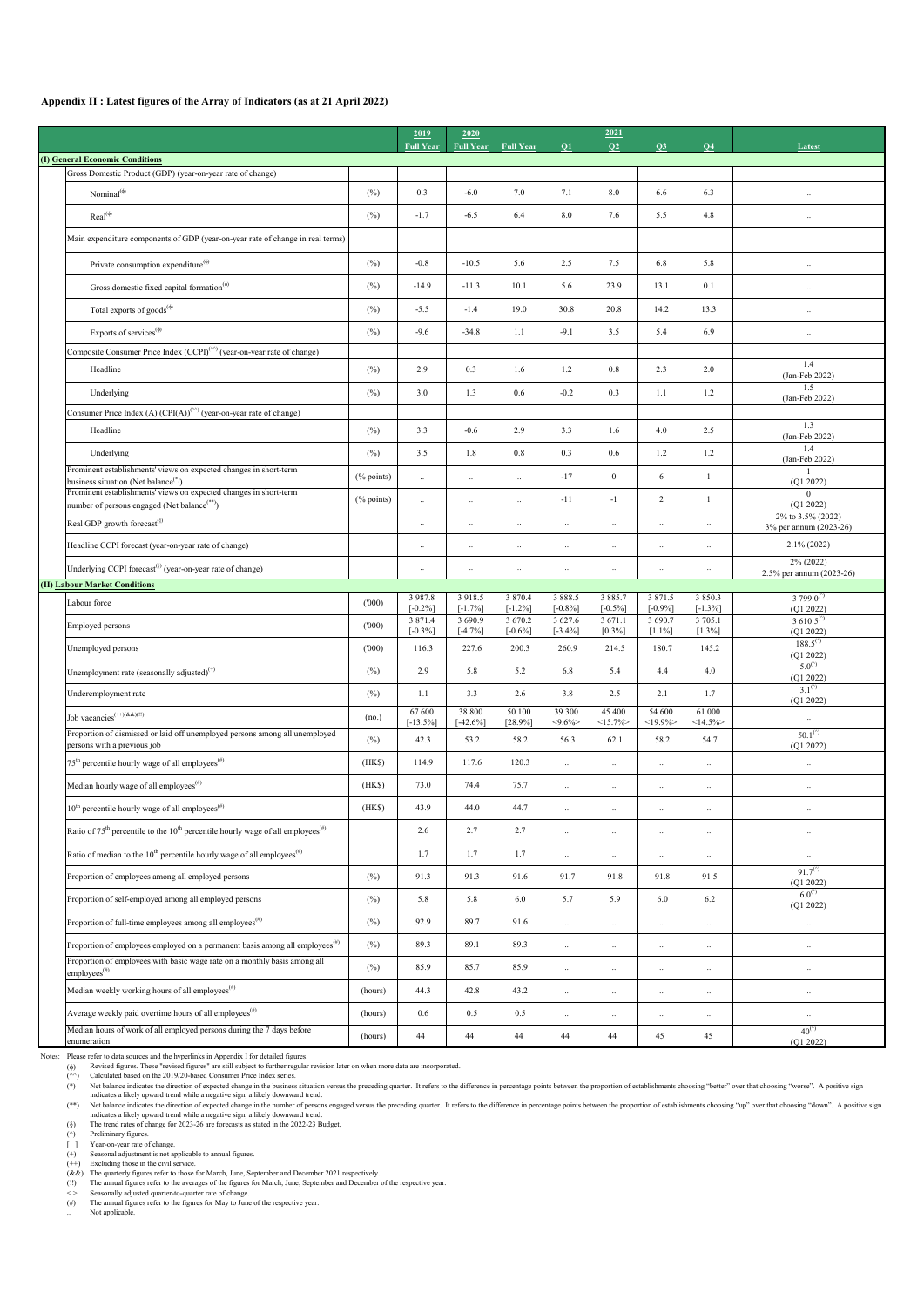|                                                                                                                                                                 |                | 2019                 | 2020                     |                                     |                         | 2021                    |                      |                          |                                                                              |
|-----------------------------------------------------------------------------------------------------------------------------------------------------------------|----------------|----------------------|--------------------------|-------------------------------------|-------------------------|-------------------------|----------------------|--------------------------|------------------------------------------------------------------------------|
| (III) Competitiveness                                                                                                                                           |                | <b>Full Year</b>     | <b>Full Year</b>         | <b>Full Year</b>                    | Q1                      | Q2                      | Q3                   | Q <sub>4</sub>           | Latest                                                                       |
| Non-residential property rental indices (year-on-year rate of change)                                                                                           |                |                      |                          |                                     |                         |                         |                      |                          |                                                                              |
| Office                                                                                                                                                          | (%)            | 3.6                  | $-7.5$                   | $-3.4^{(1)}$                        | $-8.1$                  | $-4.7$                  | $-1.5$               | $0.9^{(2)}$              | $2.2^{(1)}$<br>(Feb 2022)                                                    |
| Retail shop                                                                                                                                                     | (%)            | 0.1                  | $-9.2$                   | $1.4^{(4)}$                         | $-2.8$                  | 1.8                     | 2.1                  | $4.6^{(1)}$              | $4.9^{(1)}$<br>(Feb 2022)                                                    |
| Flatted factory                                                                                                                                                 | (%)            | 3.7                  | $-4.4$                   | $4.1^{(1)}$                         | (x)                     | 4.2                     | 6.3                  | $6.0^{(1)}$              | $7.7^{(1)}$<br>(Feb 2022)                                                    |
| Value of total retail sales (year-on-year rate of change)                                                                                                       | (%)            | $-11.1$              | $-24.3$                  | 8.1                                 | 7.5                     | 9.3                     | 7.3                  | 8.3                      | $-4.9^{(1)}$<br>(Jan-Feb 2022)                                               |
| Value of total restaurant receipts (year-on-year rate of change)                                                                                                | (%)            | $-5.9$               | $-29.4$                  | 16.8                                | $-8.8$                  | 10.0                    | 43.9                 | 29.1                     | $\ldots$                                                                     |
| Number of private sector establishments <sup>(@@)(&amp;&amp;)(!!)</sup>                                                                                         | (no.)          | 377 000<br>$[0.2\%]$ | 370 000<br>$[-1.9\%]$    | 371 000<br>$[0.2\%]$                | 369 000<br>$[-0.7\%]$   | 370 000<br>$[0.1\%]$    | 371 000<br>$[0.4\%]$ | 373 000<br>$[1.2\%]$     |                                                                              |
| Labour demand $\hspace{0.01em}^{(++)(\&\&)(!!)}$                                                                                                                | (000)          | 2915.2<br>$[-1.2\%]$ | 2 7 5 8 .4<br>$[-5.4\%]$ | 2 7 5 9 . 2<br>$\lbrack \& \rbrack$ | 2 7 3 0.0<br>$[-2.7\%]$ | 2 7 5 2.8<br>$[-0.2\%]$ | 2 770.1<br>$[0.9\%]$ | 2 7 8 3 . 8<br>$[2.2\%]$ | $\ldots$                                                                     |
| New business registration <sup>(§§)</sup>                                                                                                                       | (cases)        | 151 654              | 140 607                  | 140 219                             | 35 755                  | 38 391                  | 36 681               | 35 575                   | 29 572<br>(Q1 2022)                                                          |
| Cancellation of business registration <sup>(§§)</sup>                                                                                                           | (cases)        | 146 791              | 137 193                  | N.A.                                | $\ddots$                | $\ddotsc$               | $\ldots$             | $\ldots$                 | $\ldots$                                                                     |
| Number of bankruptcy petitions presented                                                                                                                        | (cases)        | 8 1 5 1              | 8693                     | 7 1 9 7                             | 1986                    | 1806                    | 1728                 | 1677                     | 1 1 9 0<br>(Q1 2022)                                                         |
| Number of compulsory winding-up petitions presented                                                                                                             | (cases)        | 419                  | 449                      | 493                                 | 136                     | 100                     | 126                  | 131                      | 75<br>(Q1 2022)                                                              |
| Hong Kong's rankings on economic freedom and competitiveness                                                                                                    |                |                      |                          |                                     |                         |                         |                      |                          |                                                                              |
| Fraser Institute,<br>Economic Freedom of the World Report                                                                                                       |                | $\ldots$             | $\ddot{\phantom{0}}$     | $\ddotsc$                           | $\ddotsc$               | $\ddotsc$               | $\ldots$             | $\cdot\cdot$             | Maintained at No.1<br>(Publishing year: 2021)                                |
| World Economic Forum,<br>Global Competitiveness Report                                                                                                          |                | $\ldots$             | $\ddot{\phantom{0}}$     | $\ldots$                            | $\cdot\cdot$            | $\ldots$                | $\ddotsc$            | $\cdot$                  | Up to No.3<br>(Publishing year: 2019)                                        |
| International Institute for Management Development,<br>World Competitiveness Yearbook                                                                           |                | $\ldots$             | $\ddot{\phantom{0}}$     | $\ddot{\phantom{0}}$                | $\ddotsc$               | $\ldots$                | $\ldots$             | $\cdot$                  | Down to No. 7<br>(Publishing year: 2021)                                     |
| Regional headquarters, regional offices and local offices in Hong Kong with<br>parent companies located outside Hong Kong (as of the first working day of June) |                |                      |                          |                                     |                         |                         |                      |                          |                                                                              |
| Regional headquarters                                                                                                                                           | (no.)          | 1 5 4 1              | 1 5 0 4                  | 1457                                | $\ldots$                | $\ldots$                | $\ldots$             | $\ddotsc$                |                                                                              |
| Regional offices                                                                                                                                                | (no.)          | 2 4 9 0              | 2479                     | 2483                                | $\ldots$                | $\ldots$                | $\ldots$             | $\cdot\cdot$             |                                                                              |
| Local offices                                                                                                                                                   | (no.)          | 5 0 0 9              | 5 0 4 2                  | 5 1 0 9                             | $\ddotsc$               | $\ddotsc$               | $\ldots$             |                          |                                                                              |
| Position of liabilities of direct investment (as at the end of)                                                                                                 | (billion HK\$) | 16,186.9             | 15,883.5                 | $16,836.6^{(2)}$                    | $16,180.9^{(4)}$        | $16,596.2^{(4)}$        | $16,633.0^{(4)}$     | $16,836.6^{(2)}$         |                                                                              |
| Labour productivity growth                                                                                                                                      | $(\%)$         | $\ddotsc$            | $\ddotsc$                | $\ddotsc$                           | $\ldots$                | $\ddotsc$               | $\ldots$             | $\ddotsc$                | $1.4^{(1)}$<br>(Average annual change of 10 years<br>from 2011 to 2021)      |
| Change in nominal unit labour cost                                                                                                                              | $(\%)$         | $\ddot{\phantom{a}}$ | $\ldots$                 | $\ddotsc$                           | $\ddotsc$               | $\ldots$                | $\ldots$             | $\ldots$                 | $2.5^{(1)}$<br>(Average annual change of 10 years<br>from $2011$ to $2021$ ) |
| (IV) Social Inclusion                                                                                                                                           |                |                      |                          |                                     |                         |                         |                      |                          |                                                                              |
| Wage index (year-on-year rate of change)                                                                                                                        |                |                      |                          |                                     |                         |                         |                      |                          |                                                                              |
| Nominal <sup>(&amp;&amp;)(!!)</sup>                                                                                                                             | $(\%)$         | 3.5                  | 1.3                      | 1.3                                 | 0.9                     | 1.1                     | 1.3                  | 1.8                      |                                                                              |
| $Real^{(!)(&&)(!!)}$<br>Index of payroll per person engaged (year-on-year rate of change)                                                                       | (%)            | 0.1                  | 2.5                      | $-0.5$                              | $-0.6$                  | $-0.3$                  | $-0.2$               | $-1.1$                   | $\ddotsc$                                                                    |
| Nominal                                                                                                                                                         | $(\%)$         | 3.4                  | 2.4                      | 1.0                                 | 0.7                     | 1.1                     | 1.1                  | 1.5                      | $\ddot{\phantom{a}}$                                                         |
| Real <sup>(!)</sup>                                                                                                                                             | (%)            | 0.5                  | 2.1                      | $-0.5$                              | $-0.5$                  | 0.2                     | $-1.1$               | $-0.4$                   |                                                                              |
| Nominal average monthly employment earnings of full-time employees <sup>(##)</sup><br>(year-on-year rate of change)                                             |                |                      |                          |                                     |                         |                         |                      |                          |                                                                              |
| Lowest decile group                                                                                                                                             | (%)            | 2.6                  | 2.9                      | 4.3                                 | 3.3                     | 6.2                     | 4.6                  | 4.1                      | 3.1<br>(Dec 2021-Feb 2022)                                                   |
| Overall $(\sim)$                                                                                                                                                | (%)            | 4.7                  | 5.2                      | (x)                                 | 0.1                     | $-1.0$                  | $-3.5$               | 1.4                      | 3.6<br>(Dec 2021-Feb 2022)                                                   |
| Real average monthly employment earnings of full-time employees $($ <sup>(##)(!)</sup><br>(year-on-year rate of change)                                         |                |                      |                          |                                     |                         |                         |                      |                          |                                                                              |
| Lowest decile group                                                                                                                                             | (%)            | $-0.8$               | 3.5                      | 1.4                                 | (x)                     | 4.5                     | 0.5                  | 1.6                      | 1.2<br>(Dec 2021-Feb 2022)                                                   |
| Overall $(\sim)$                                                                                                                                                | (%)            | 1.8                  | 5.0                      | $-1.5$                              | $-1.1$                  | $-1.8$                  | $-5.6$               | $-0.6$                   | 1.8<br>(Dec 2021-Feb 2022)                                                   |
| Labour force participation rate                                                                                                                                 | $(\%)$         | 60.7                 | 59.7                     | 59.4                                | 59.7                    | 59.6                    | 59.3                 | 58.9                     | $58.5^{(2)}$<br>(O1 2022)                                                    |
| Long-term (unemployed for 6 months or above) unemployed persons                                                                                                 |                | 24 300<br>$[3.0\%]$  | 68 000<br>$[179.5\%]$    | 83 400<br>[22.7%]                   | 109 600<br>$[203.5\%]$  | 93 200<br>$[74.6\%]$    | 76 400<br>$[-7.3\%]$ | 53 500<br>$[-47.8\%]$    | 46 000 $($ )<br>(Q1 2022)                                                    |
| Unemployment cases of Comprehensive Social Security Assistance<br>(as at the end of)                                                                            | (no.)          | $\ddotsc$            | $\cdot\cdot$             | $\cdots$                            | 19 810<br>$[35.2\%]$    | 19461<br>$[4.6\%]$      | 19 110<br>$[0.5\%]$  | 18 4 95<br>$[-5.2\%]$    | 18 5 5 0<br>(Feb 2022)                                                       |
| Total number of labour dispute and claim cases handled by Labour Department<br>$\left(\mathrm{LD}\right)^{\left(\circledast\right)}$                            | (no.)          | 13831                | 10 4 03                  | 11 112                              | 2987                    | 3 0 2 3                 | 2 7 4 4              | 2 3 5 8                  | 1985<br>(Q1 2022)                                                            |

Notes: ( $\hat{\alpha}$ ) Preliminary figures.<br>( $\hat{\alpha}$ ) Change less than 0.0

Change less than 0.05%.

[] Year-on-year rate of change.

 $(Q@)$  Except government bureaux/departments.

(&&) The quarterly figures refer to those for March, June, September and December 2021 respectively.

(!!) The annual figures refer to the averages of the figures for March, June, September and December of the respective year.

(++) Excluding those in the civil service. Labour demand is crudely estimated by the sum of employment and vacancies in private sector establishments.

(§§) Annual figures for new business registration and cancellation of business registration are released on a fiscal year basis (i.e. from 1 April of the relevant year to 31 March of the following year).

(!) Discounting inflation. Inflation is calculated based on the 2019/20-based Consumer Price Index series. Figures on real wage/payroll/employment earnings might be affected by the Government's one-off relief measures, and

(##) Figures exclude government employees and live-in domestic workers.

(~) Figures on average employment earnings might be affected by extreme values in the survey sample, in particular for the situation among high-paid employees and consequently the overall figure.

(@) The number of labour dispute and claim cases handled by LD is subject to a host of factors, including the prevailing economic environment and labour market situation, among others.

Not applicable.

N.A. Not yet available.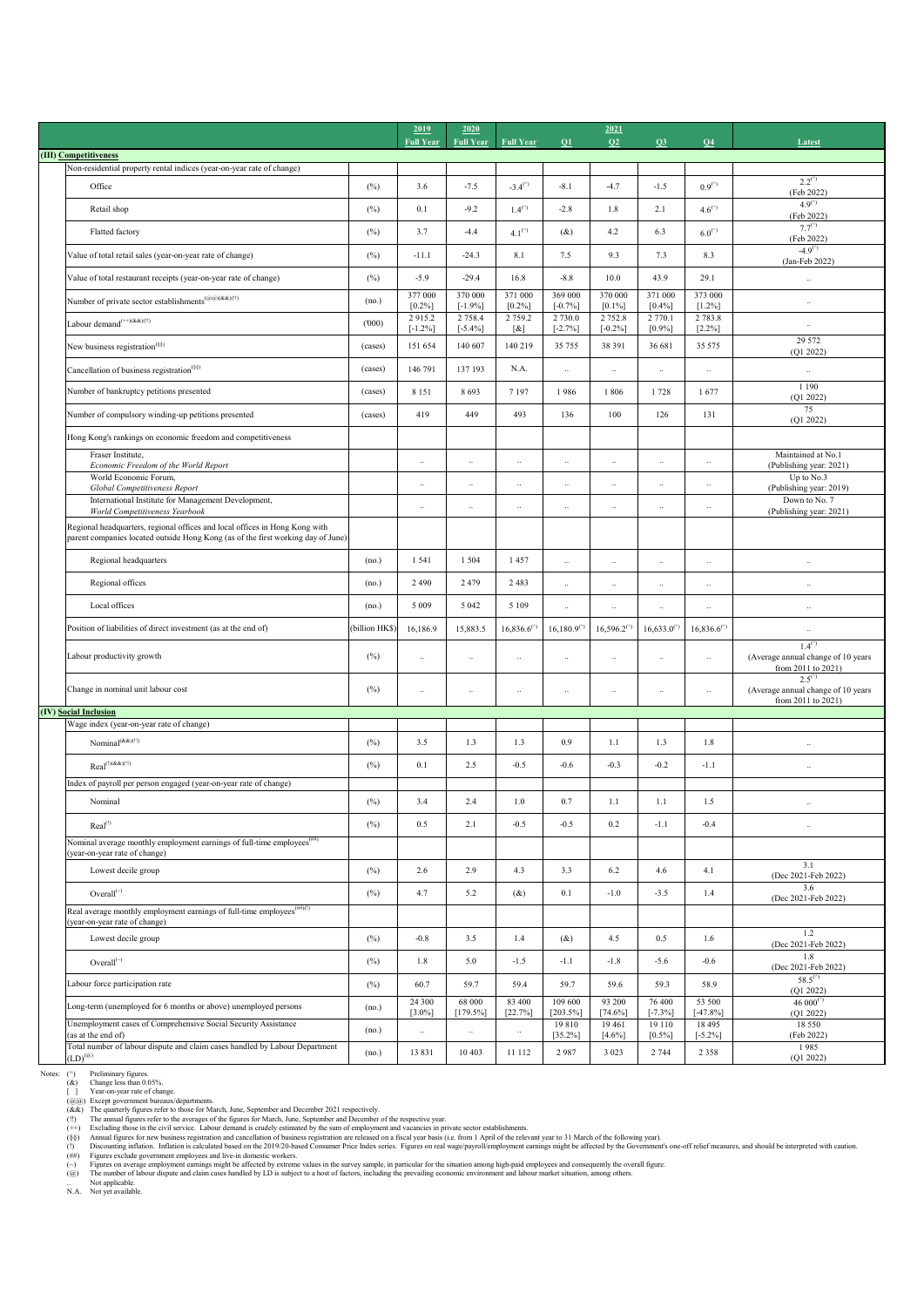**Appendix III : Number of employees with paid rest day(s) and/or paid meal break(s)(Note 1) analysed by sector (May - June 2021)**

(4) The Minimum Wage Commission defined "low-paying sectors" as sectors employing a relatively large number of low-paid employees or sectors with a relatively large proportion of low-paid employees among all employees with \* Estimates are not released due to relatively large sampling error.

Notes: (1) Refers to whether employees are granted rest day pay and/or meal break pay according to their employment contract or agreement. Employees exclude government employees; student interns, work experience students a employees with zero working hours in the survey reference period.

(An employee is regarded as working part-time if one of the following conditions is met: (i) the number of usual days of work per week is less than 5 (for a person with a fixed number of working days per week); or (ii) the number of working days per week); or (iii) the number of usual hours of work per week is less than 30 (for a person without a fixed number of working days per week). However, persons who usually work 24 hours per shift are work per week.)

(3) Please refer to Supplementary Statistical Table  $\overline{A}$  for coverage of individual sectors.

|                                                                                    | Full-time employees <sup>(Note 2)</sup> |                                                              |               |                                                              |               |                                                              |               |                                                              |  |  |  |  |  |
|------------------------------------------------------------------------------------|-----------------------------------------|--------------------------------------------------------------|---------------|--------------------------------------------------------------|---------------|--------------------------------------------------------------|---------------|--------------------------------------------------------------|--|--|--|--|--|
|                                                                                    |                                         | With paid rest day(s) and<br>paid meal break(s)              |               | With paid rest day(s) only                                   |               | With paid meal break(s) only                                 |               | Without paid rest day(s) and<br>paid meal break(s)           |  |  |  |  |  |
| Sector <sup>(Note 3)</sup>                                                         | <b>Number</b>                           | <b>Proportion among</b><br>employees in respective<br>sector | <b>Number</b> | <b>Proportion among</b><br>employees in respective<br>sector | <b>Number</b> | <b>Proportion among</b><br>employees in respective<br>sector | <b>Number</b> | <b>Proportion among</b><br>employees in respective<br>sector |  |  |  |  |  |
|                                                                                    | (1000)                                  | (%)                                                          | (1000)        | (%)                                                          | (000)         | (%)                                                          | (1000)        | (%)                                                          |  |  |  |  |  |
| $(A)$ Low-paying sectors <sup>(Note 4)</sup>                                       | 315.1                                   | 48.7                                                         | 116.3         | <b>18.0</b>                                                  | 113.6         | 17.5                                                         | 102.6         | 15.8                                                         |  |  |  |  |  |
| 1. Retail                                                                          | 104.0                                   | 56.3                                                         | 33.1          | 17.9                                                         | 22.0          | 11.9                                                         | 25.6          | 13.9                                                         |  |  |  |  |  |
| 1.1 Supermarkets and convenience stores                                            | 16.0                                    | 47.3                                                         | 3.1           | 9.3                                                          | 7.9           | 23.3                                                         | 6.8           | 20.1                                                         |  |  |  |  |  |
| 1.2 Other retail stores                                                            | 88.0                                    | 58.3                                                         | 29.9          | 19.8                                                         | 14.1          | 9.4                                                          | 18.9          | 12.5                                                         |  |  |  |  |  |
| 2. Food and beverage services                                                      | 84.3                                    | 53.3                                                         | 19.5          | 12.3                                                         | 29.7          | 18.8                                                         | 24.5          | 15.5                                                         |  |  |  |  |  |
| 2.1 Chinese restaurants                                                            | 30.7                                    | 54.0                                                         | 9.2           | 16.2                                                         | 7.3           | 12.9                                                         | 9.7           | 17.0                                                         |  |  |  |  |  |
| 2.2 Non-Chinese restaurants                                                        | 27.0                                    | 52.7                                                         | 7.2           | 14.2                                                         | 10.0          | 19.6                                                         | 6.9           | 13.5                                                         |  |  |  |  |  |
| 2.3 Fast food cafes                                                                | 14.2                                    | 53.6                                                         | 1.5           | 5.6                                                          | 6.2           | 23.5                                                         | 4.6           | 17.3                                                         |  |  |  |  |  |
| 2.4 Hong Kong style tea cafes                                                      | 7.6                                     | 45.2                                                         | 1.0           | 6.0                                                          | 5.6           | 33.3                                                         | 2.6           | 15.4                                                         |  |  |  |  |  |
| 2.5 Other food and beverage services                                               | 4.7                                     | 72.0                                                         | 0.6           | 8.5                                                          | 0.6           | 8.6                                                          | 0.7           | 10.9                                                         |  |  |  |  |  |
| Estate management, security and cleaning services                                  | 90.8                                    | 40.8                                                         | 44.2          | 19.9                                                         | 48.7          | 21.9                                                         | 38.7          | 17.4                                                         |  |  |  |  |  |
| 3.1 Real estate maintenance management                                             | 56.2                                    | 51.7                                                         | 15.0          | 13.8                                                         | 26.8          | 24.7                                                         | 10.6          | 9.8                                                          |  |  |  |  |  |
| 3.2 Security services                                                              | 19.1                                    | 45.2                                                         | 4.6           | 11.0                                                         | 13.9          | 32.9                                                         | 4.6           | 10.9                                                         |  |  |  |  |  |
| 3.3 Cleaning services                                                              | 7.6                                     | 12.9                                                         | 23.4          | 39.7                                                         | 6.4           | 10.9                                                         | 21.5          | 36.6                                                         |  |  |  |  |  |
| 3.4 Membership organisations                                                       | 7.9                                     | 63.4                                                         | 1.1           | 8.8                                                          | 1.6           | 12.4                                                         | 1.9           | 15.4                                                         |  |  |  |  |  |
| Other low-paying sectors                                                           | 36.1                                    | 43.7                                                         | 19.6          | 23.7                                                         | 13.2          | 16.0                                                         | 13.8          | 16.7                                                         |  |  |  |  |  |
| 4.1 Elderly homes                                                                  | 10.3                                    | 51.1                                                         | 3.8           | 18.7                                                         | 4.6           | 23.2                                                         | 1.4           | 7.0                                                          |  |  |  |  |  |
| 4.2 Laundry and dry cleaning services                                              | 1.4                                     | 46.3                                                         | $\ast$        | $\ast$                                                       | $\ast$        |                                                              | 0.9           | 28.1                                                         |  |  |  |  |  |
| 4.3 Hairdressing and other personal services                                       | 12.7                                    | 35.8                                                         | 10.9          | 30.7                                                         | 5.9           | 16.7                                                         | 6.0           | 16.8                                                         |  |  |  |  |  |
| 4.4 Local courier services                                                         | 1.6                                     | 36.5                                                         | $\ast$        | $\ast$                                                       | $\ast$        | $\ast$                                                       | 1.7           | 38.2                                                         |  |  |  |  |  |
| 4.5 Food processing and production                                                 | 10.1                                    | 51.4                                                         | 4.1           | 20.6                                                         | 1.6           | 8.2                                                          | 3.9           | 19.7                                                         |  |  |  |  |  |
| $(B)$ Other sectors                                                                | 1 253.3                                 | 63.9                                                         | 408.1         | 20.8                                                         | 138.0         | 7.0                                                          | 163.1         | 8.3                                                          |  |  |  |  |  |
| 5. Manufacturing                                                                   | 27.1                                    | 43.6                                                         | 19.7          | 31.8                                                         | 3.8           | 6.2                                                          | 11.4          | 18.4                                                         |  |  |  |  |  |
| 6. Construction                                                                    | 111.3                                   | 41.4                                                         | 33.1          | 12.3                                                         | 71.5          | 26.6                                                         | 52.9          | 19.7                                                         |  |  |  |  |  |
| 7. Import/export trade and wholesale                                               | 220.4                                   | 68.2                                                         | 66.1          | 20.5                                                         | 10.2          | 3.1                                                          | 26.4          | 8.2                                                          |  |  |  |  |  |
| 8. Accommodation services                                                          | 30.8                                    | 82.2                                                         | 5.1           | 13.7                                                         | $\ast$        | $\ast$                                                       | $\ast$        | $\ast$                                                       |  |  |  |  |  |
| Transportation, storage, courier services, information and<br>9.<br>communications | 219.1                                   | 67.0                                                         | 66.8          | 20.4                                                         | 18.9          | 5.8                                                          | 22.3          | 6.8                                                          |  |  |  |  |  |
| Financing, insurance, real estate, professional and business<br>10.<br>services    | 320.1                                   | 64.5                                                         | 130.4         | 26.3                                                         | 16.5          | 3.3                                                          | 29.0          | 5.9                                                          |  |  |  |  |  |
| 11. Education, medical and other social and personal services                      | 313.6                                   | 72.6                                                         | 82.6          | 19.1                                                         | 16.0          | 3.7                                                          | 19.6          | 4.5                                                          |  |  |  |  |  |
| 12. Others                                                                         | 11.0                                    | 67.5                                                         | 4.2           | 25.8                                                         |               | $\ast$                                                       | $\ast$        | $\ast$                                                       |  |  |  |  |  |
| $(C)$ All sectors                                                                  | 1 5 6 8.4                               | 60.1                                                         | 524.4         | <b>20.1</b>                                                  | 251.6         | 9.6                                                          | 265.7         | 10.2                                                         |  |  |  |  |  |

Owing to rounding, there may be a slight discrepancy between the sum of individual items and the total as shown in the table.

Data source : 2021 Annual Earnings and Hours Survey, Census and Statistics Department.

(2) An employee is regarded as working full-time if he or she could not be classified as a part-time employee.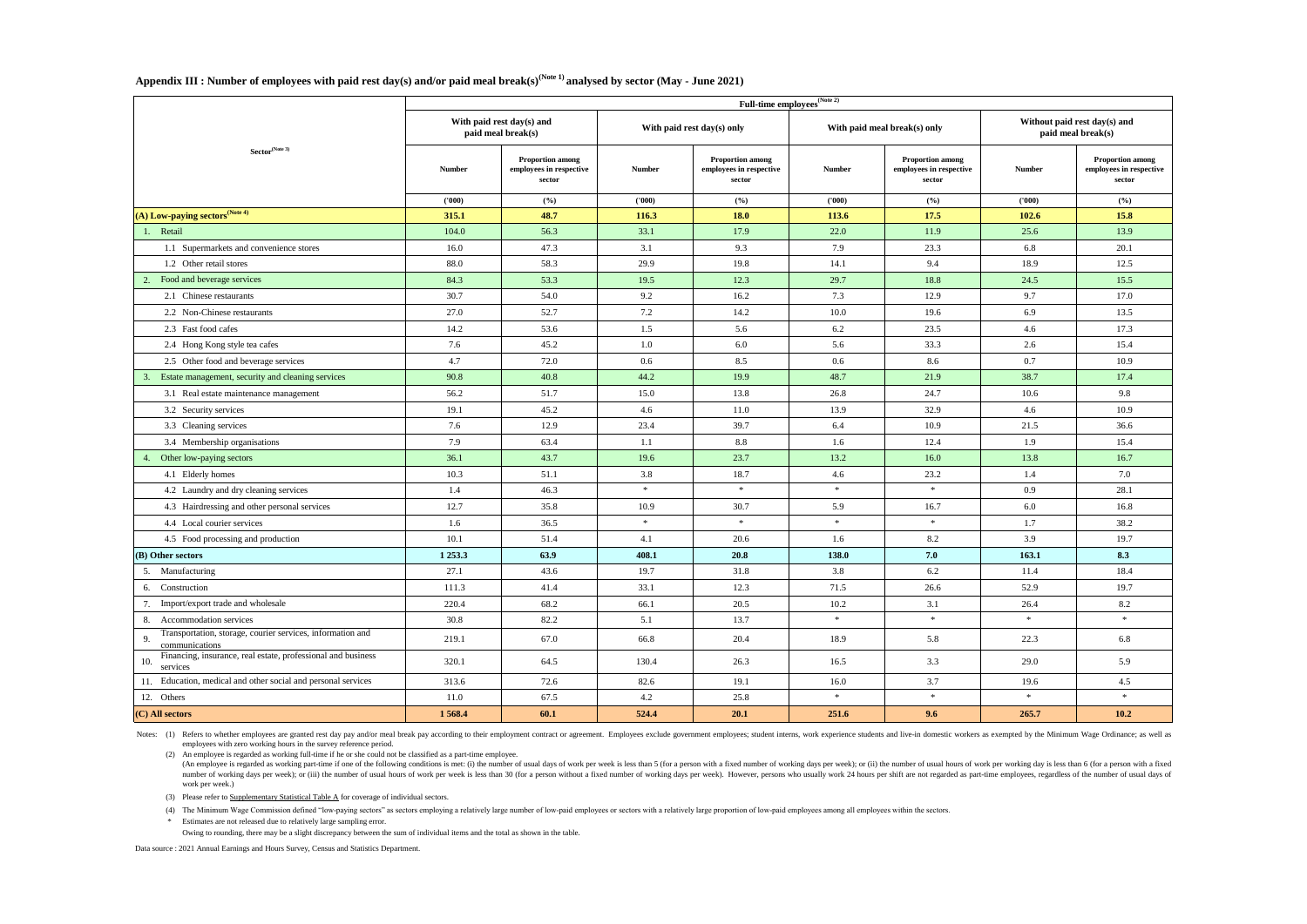(7) The Minimum Wage Commission defined "low-paying sectors" as sectors employing a relatively large number of low-paid employees or sectors with a relatively large proportion of low-paid employees among all employees with (8) In calculating figures for business receipts and profit, subsidies from government and other organisations were also included. ^ Data not released.

(4) Since the COVID-19 epidemic dealt a heavy blow to the economy, the Government provided various subsidies / assistance to enterprises in 2020 via different schemes (e.g. the Employment Support Scheme under the Anti-epid assistantce were included as part of "business receipts" in the 2020 Annual Survey of Economic Activities.

(5) Earnings before tax ratio (abbreviated as profit ratio) refers to ratio of profit before deducting tax; gain/loss on disposal of property, machinery and equipment; bad debts/write-off; provisions; etc.; to business rec

Notes: (1) In this table, a business establishment is defined as an economic unit (i.e. a unit engaged in the production of goods or services) which engages, under a single ownership or control, in one or predominantly one establishments which engage, under a single ownership or control, in one or predominantly one kind of economic activity at one or more locations. Figures were rounded to the nearest ten.

|                                                                                 | <b>All enterprises</b> <sup>(Note 1)</sup> |                                                                |                                                                                                              |          |                                   |                            | <b>Small and medium enterprises</b> $N^{(Note 2)}$ |                                            |                                                 |                                                                |                                                                                                                |          |                                         |                            |
|---------------------------------------------------------------------------------|--------------------------------------------|----------------------------------------------------------------|--------------------------------------------------------------------------------------------------------------|----------|-----------------------------------|----------------------------|----------------------------------------------------|--------------------------------------------|-------------------------------------------------|----------------------------------------------------------------|----------------------------------------------------------------------------------------------------------------|----------|-----------------------------------------|----------------------------|
|                                                                                 |                                            |                                                                |                                                                                                              |          | Profit ratio <sup>(Note 5)</sup>  |                            |                                                    |                                            |                                                 |                                                                |                                                                                                                |          | <b>Profit ratio</b> <sup>(Note 5)</sup> |                            |
| Sector <sup>(Note 3)</sup>                                                      | Number of<br>enterprises<br>(Note 1)       | <b>Share of</b><br>employees in<br>total operating<br>expenses | <b>Ratio of</b><br>compensation of   compensation of  <br>employees to<br>business<br>receipts $^{(Note 4)}$ | Overall  | <b>First quartile</b><br>(Note 6) | Median <sup>(Note 6)</sup> | Number of<br>enterprises<br>(Note 1)               | Share in total<br>number of<br>enterprises | <b>Share in total</b><br>number of<br>employees | <b>Share of</b><br>employees in<br>total operating<br>expenses | <b>Ratio of</b><br>compensation of compensation of<br>employees to<br>business<br>receipts <sup>(Note 4)</sup> | Overall  | <b>First quartile</b><br>(Note 6)       | Median <sup>(Note 6)</sup> |
| $(A)$ Low-paying sectors <sup>(Note 7)</sup>                                    | 37 450                                     | 45.9%                                                          | 21.9%                                                                                                        | 4.1%     | $-10.7%$                          | 2.5%                       | 35 680                                             | 95.3%                                      | 28.6%                                           | 47.4%                                                          | 24.4%                                                                                                          | 2.7%     | $-11.0\%$                               | 2.5%                       |
| 1. Retail                                                                       | 18 3 30                                    | 33.9%                                                          | 11.9%                                                                                                        | 2.9%     | $-19.4%$                          | 1.1%                       | 17 840                                             | 97.3%                                      | 31.7%                                           | 41.3%                                                          | 15.1%                                                                                                          | 1.2%     | $-19.4%$                                | 0.9%                       |
| 1.1 Supermarkets and convenience stores                                         | 70                                         | 30.2%                                                          | 7.7%                                                                                                         | 3.6%     | $-1.4%$                           | 4.0%                       | 70                                                 | 90.4%                                      | 1.6%                                            | 43.3%                                                          | 12.8%                                                                                                          | 2.8%     | $-1.4%$                                 | 4.5%                       |
| 1.2 Other retail stores                                                         | 18 250                                     | 34.4%                                                          | 12.6%                                                                                                        | 2.8%     | $-19.4%$                          | 0.9%                       | 17 770                                             | 97.4%                                      | 36.6%                                           | 41.3%                                                          | 15.2%                                                                                                          | 1.2%     | $-19.4%$                                | 0.9%                       |
| Food and beverage services                                                      | 12 890                                     | 48.5%                                                          | 32.5%                                                                                                        | 4.0%     | $-7.7\%$                          | 1.5%                       | 12 370                                             | 96.0%                                      | 45.6%                                           | 52.4%                                                          | 34.5%                                                                                                          | 2.5%     | $-7.7\%$                                | 1.5%                       |
| 2.1 Chinese restaurants                                                         | 2 0 3 0                                    | 51.4%                                                          | 35.8%                                                                                                        | 1.9%     | $-11.9\%$                         | $-1.4%$                    | 1 650                                              | 81.2%                                      | 36.3%                                           | 51.9%                                                          | 35.2%                                                                                                          | 0.9%     | $-13.9\%$                               | $-1.4%$                    |
| 2.2 Non-Chinese restaurants                                                     | 4 9 8 0                                    | 49.2%                                                          | 32.5%                                                                                                        | 4.5%     | $-8.3\%$                          | 1.5%                       | 4910                                               | 98.6%                                      | 64.5%                                           | 51.9%                                                          | 34.1%                                                                                                          | 3.1%     | $-8.3\%$                                | 1.5%                       |
| 2.3 Fast food cafes                                                             | 840                                        | 41.1%                                                          | 27.9%                                                                                                        | 7.0%     | $-4.9\%$                          | 3.7%                       | 820                                                | 97.5%                                      | 11.9%                                           | 46.6%                                                          | 30.1%                                                                                                          | 3.7%     | $-4.9\%$                                | 3.7%                       |
| 2.4 Hong Kong style tea cafes                                                   | 2 4 0 0                                    | 57.4%                                                          | 37.1%                                                                                                        | 2.5%     | $-5.5\%$                          | 2.5%                       | 2 3 8 0                                            | 99.5%                                      | 84.7%                                           | 57.9%                                                          | 37.2%                                                                                                          | 2.8%     | $-5.5\%$                                | 2.5%                       |
| 2.5 Other food and beverage services                                            | 2 640                                      | 45.2%                                                          | 29.3%                                                                                                        | 3.2%     | $-14.0\%$                         | 1.2%                       | 2 6 1 0                                            | 98.7%                                      | 49.1%                                           | 48.6%                                                          | 32.4%                                                                                                          | 2.2%     | $-14.0\%$                               | 1.2%                       |
| Estate management, security and cleaning services                               | 2 3 4 0                                    | 67.5%                                                          | 61.6%                                                                                                        | 8.3%     | 0.1%                              | 9.2%                       | 1 840                                              | 78.7%                                      | 7.2%                                            | 41.9%                                                          | 38.4%                                                                                                          | 7.4%     | 0.1%                                    | 13.0%                      |
| 3.1 Real estate maintenance management                                          | 730                                        | 55.9%                                                          | 51.3%                                                                                                        | 7.6%     | $-7.3\%$                          | 0.1%                       | 530                                                | 71.8%                                      | 8.4%                                            | 33.2%                                                          | 31.7%                                                                                                          | 4.0%     | $-7.3\%$                                | 0.1%                       |
| 3.2 Security services                                                           | 440                                        | 80.5%                                                          | 72.1%                                                                                                        | 9.9%     | 2.0%                              | 9.8%                       | 310                                                | 71.7%                                      | 4.5%                                            | 47.9%                                                          | 42.4%                                                                                                          | 10.2%    | 2.3%                                    | 10.1%                      |
| 3.3 Cleaning services                                                           | 1 170                                      | 74.8%                                                          | 68.7%                                                                                                        | 8.0%     | 3.1%                              | 15.1%                      | 1 0 0 0                                            | 85.6%                                      | 8.0%                                            | 59.0%                                                          | 50.6%                                                                                                          | 13.2%    | 9.2%                                    | 17.3%                      |
| 4. Other low-paying sectors                                                     | 3 8 9 0                                    | 54.4%                                                          | 27.8%                                                                                                        | 8.5%     | $-5.6\%$                          | 11.2%                      | 3 6 3 0                                            | 93.3%                                      | 40.8%                                           | 52.1%                                                          | 32.3%                                                                                                          | 8.0%     | $-5.6\%$                                | 12.0%                      |
| 4.1 Elderly homes <sup>(Note 8)</sup>                                           | 680                                        | 65.6%                                                          | 57.3%                                                                                                        | 5.2%     | 1.8%                              | 11.0%                      | 540                                                | 79.5%                                      | 45.3%                                           | 51.0%                                                          | 42.9%                                                                                                          | 8.0%     | 2.9%                                    | 14.6%                      |
| 4.2 Laundry and dry cleaning services                                           | 600                                        | 27.9%                                                          | 38.0%                                                                                                        | $-39.2%$ | 12.0%                             | 23.1%                      | 580                                                | 97.2%                                      | 35.6%                                           | 41.4%                                                          | 30.4%                                                                                                          | 24.2%    | 12.0%                                   | 23.1%                      |
| 4.3 Hairdressing services                                                       | 1 470                                      | 50.0%                                                          | 40.7%                                                                                                        | 11.1%    | $-12.6%$                          | 11.2%                      | 1 4 6 0                                            | 99.8%                                      | 94.0%                                           | 49.5%                                                          | 40.1%                                                                                                          | 11.2%    | $-12.6%$                                | 11.2%                      |
| 4.4 Local courier services                                                      | 180                                        | 38.0%                                                          | 37.6%                                                                                                        | 1.0%     | 4.3%                              | 13.3%                      | 150                                                | 84.1%                                      | 28.1%                                           | 54.1%                                                          | 42.0%                                                                                                          | 22.3%    | 4.3%                                    | 13.5%                      |
| 4.5 Food processing and production                                              | 970                                        | 55.1%                                                          | 18.4%                                                                                                        | 11.4%    | $-41.2%$                          | $-0.1\%$                   | 890                                                | 92.4%                                      | 29.5%                                           | 55.8%                                                          | 24.2%                                                                                                          | 4.8%     | $-41.9\%$                               | $-0.1\%$                   |
| $(B)$ Other sectors                                                             | 177 760                                    | 36.5%                                                          | 11.4%                                                                                                        | 21.8%    | $-11.8%$                          | 3.6%                       | 174 060                                            | 97.9%                                      | 48.0%                                           | 36.0%                                                          | 8.5%                                                                                                           | 12.3%    | $-12.2%$                                | 3.5%                       |
| 5. Manufacturing                                                                | 5 3 4 0                                    | 56.4%                                                          | 7.0%                                                                                                         | 3.0%     | $-3.0\%$                          | 6.0%                       | 5 2 1 0                                            | 97.6%                                      | 52.3%                                           | 61.4%                                                          | 22.4%                                                                                                          | 7.2%     | $-3.4%$                                 | 6.0%                       |
| 6. Construction                                                                 | 16 4 6 0                                   | 34.3%                                                          | 25.3%                                                                                                        | 9.3%     | $-7.7\%$                          | 2.1%                       | 16 030                                             | 97.4%                                      | 50.2%                                           | 41.6%                                                          | 29.8%                                                                                                          | 11.4%    | $-7.7\%$                                | 2.1%                       |
| Import/export trade and wholesale                                               | 69 070                                     | 38.5%                                                          | 4.3%                                                                                                         | 7.3%     | $-14.4%$                          | 1.0%                       | 68 340                                             | 99.0%                                      | 79.5%                                           | 40.2%                                                          | 4.4%                                                                                                           | 5.2%     | $-14.8\%$                               | 1.0%                       |
| 8. Accommodation services                                                       | 840                                        | 46.9%                                                          | 50.9%                                                                                                        | $-18.1%$ | $-38.8%$                          | 0.2%                       | 710                                                | 84.3%                                      | 11.9%                                           | 28.8%                                                          | 32.7%                                                                                                          | $-14.3%$ | $-33.3%$                                | 0.4%                       |
| Transportation, storage, courier services,<br>information and communications    | 21 700                                     | 19.4%                                                          | 17.7%                                                                                                        | 7.0%     | $-15.4%$                          | 4.0%                       | 20 990                                             | 96.8%                                      | 34.7%                                           | 17.6%                                                          | 16.5%                                                                                                          | 4.7%     | $-15.8\%$                               | 3.9%                       |
| Financing, insurance, real estate, professional and<br>10.<br>business services | 41 950                                     | 45.1%                                                          | 18.5%                                                                                                        | 58.9%    | $-6.4\%$                          | 7.8%                       | 40 900                                             | 97.5%                                      | 33.3%                                           | 39.1%                                                          | 17.5%                                                                                                          | 54.9%    | $-7.5%$                                 | 7.8%                       |
| 11. Social and personal services                                                |                                            |                                                                |                                                                                                              |          |                                   |                            |                                                    | $\wedge$                                   |                                                 |                                                                |                                                                                                                |          |                                         |                            |
| 12. Others                                                                      | $\Lambda$                                  | 30.3%                                                          | 9.3%                                                                                                         | 27.0%    | $-19.7\%$                         | 4.3%                       | $\Lambda$                                          | $\Lambda$                                  | $\Lambda$                                       | 37.6%                                                          | 9.9%                                                                                                           | 0.7%     | $-30.4%$                                | 4.3%                       |
| (C) All sectors                                                                 | 215 200                                    | 37.5%                                                          | 12.2%                                                                                                        | 20.5%    | $-11.4%$                          | $3.4\%$                    | 209 740                                            | 97.5%                                      | 42.5%                                           | 37.0%                                                          | $9.2\%$                                                                                                        | 11.9%    | $-11.9\%$                               | $3.4\%$                    |

# Appendix IV: Operating characteristics of enterprises<sup>(Note 1)</sup> analysed by sector (only including enterprises with employees) (2020)

(6) Not including those enterprises without business receipts and local representative offices of overseas companies.

Owing to rounding, there may be a slight discrepancy between the sum of individual items and the total as shown in the table.

Data source : 2020 Annual Survey of Economic Activities, Census and Statistics Department.

(2) In this table, small and medium enterprises refer to those enterprises with fewer than 50 persons engaged.

(3) Please refer to Supplementary Statistical Table  $\overline{A}$  for coverage of individual sectors.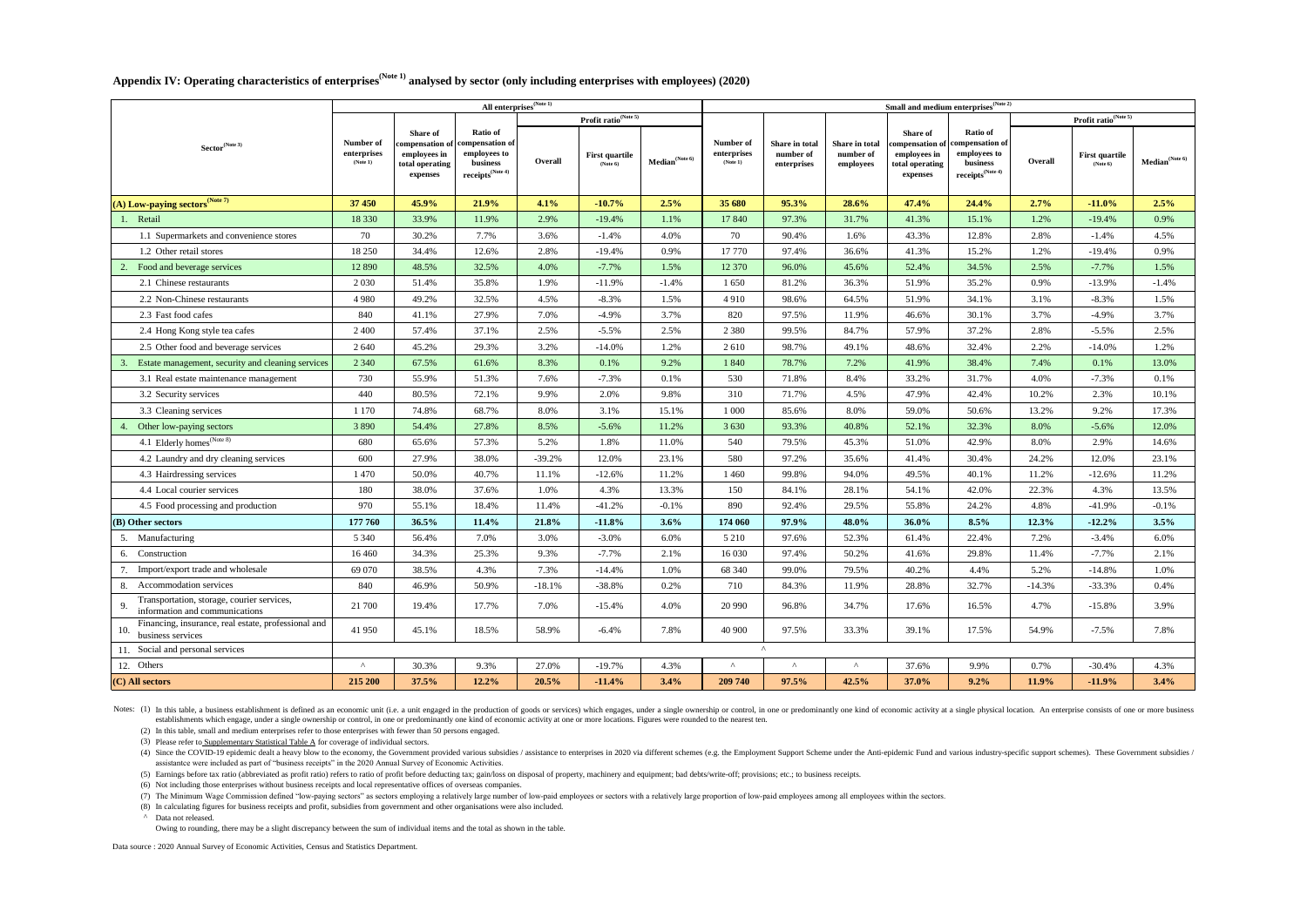### **Annex**

### **Supplementary Statistical Data**

Based on the findings of the 2021 "Annual Earnings and Hours Survey" of the Census and Statistics Department, Minimum Wage Commission (MWC) provides the following supplementary statistical data:

- (i) the number and proportion of employees earning the prevailing Statutory Minimum Wage (SMW) rate and those earning wages less than some higher wage rates by sector (Supplementary Statistical Table I);
- (ii) assuming that the SMW rate had already been adjusted to the different test levels in May – June 2021 and that the hourly wages of all employees originally earning wages less than these test levels were uniformly raised to the respective test levels, the estimated changes in wages of these employees by sector (Supplementary Statistical Table II); and
- (iii) assuming that the SMW rate had already been adjusted to the different test levels in May – June 2021 and that the hourly wages of all employees originally earning wages less than these test levels were uniformly raised to the respective test levels, the estimated changes in wage bills of all enterprises, and small and medium enterprises by sector (estimations have not taken into account the knock-on effect on pay hierarchies) (Supplementary Statistical Tables III a & III b).

2. As there are no employees earning less than the prevailing SMW rate of \$37.5 per hour under the Minimum Wage Ordinance (other than those with disabilities who have completed productivity assessment under the SMW regime), the methodology for estimating the changes in wages in Supplementary Statistical Table II and the changes in wage bills in Supplementary Statistical Tables III a & III b is not applicable to test levels below \$37.5. Nonetheless, in reviewing the SMW rate, MWC will set assumptions for different hypothetical test level scenarios (including upward or downward adjustments) so as to estimate the changes in overall wage bill of all enterprises under different test levels. Specifically, MWC will take into consideration the time gap between the review of the SMW rate and the implementation of the recommended rate. MWC will endeavour to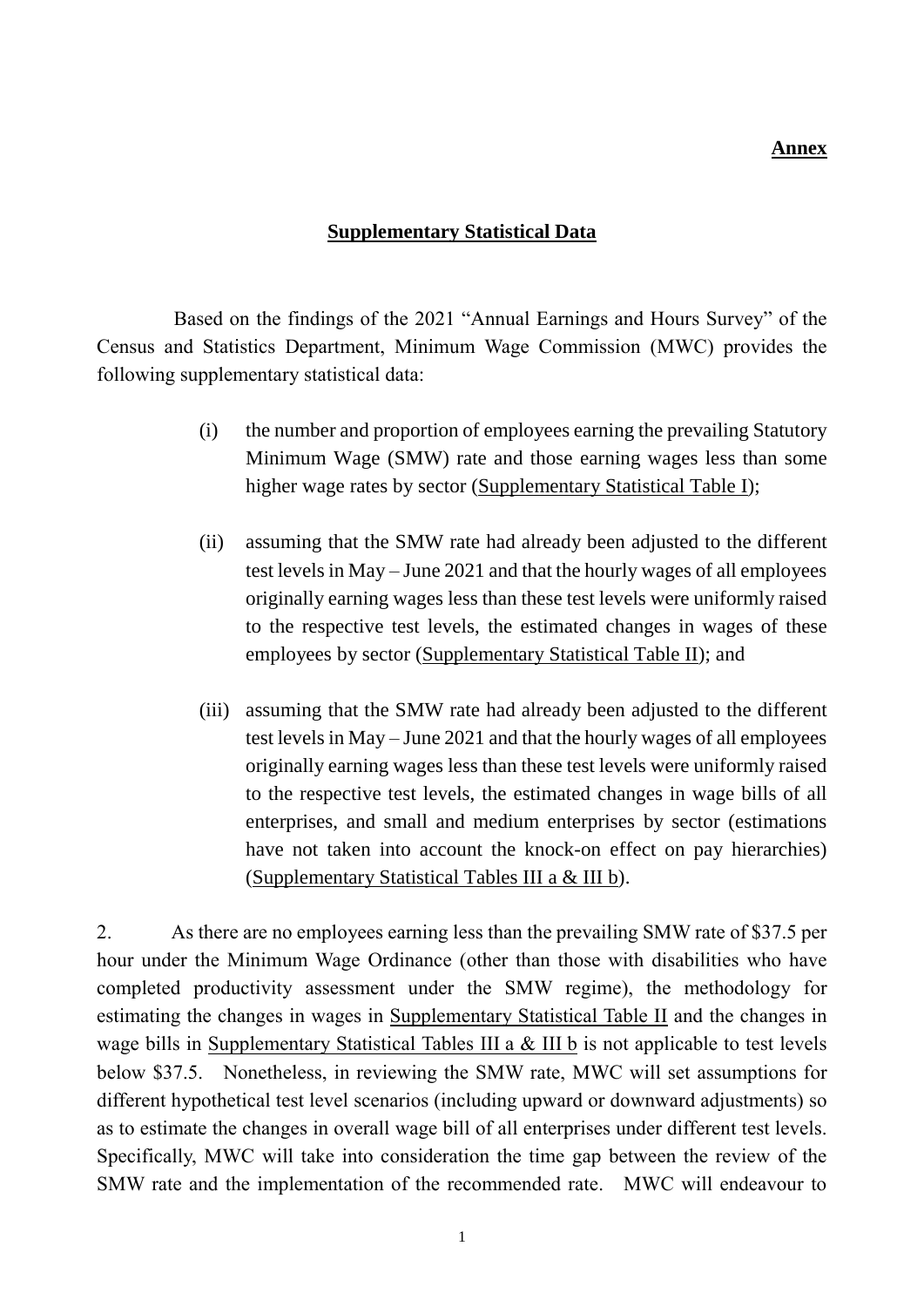conduct a forward-looking estimation which takes into account the knock-on effect on pay hierarchies not only by using statistical data on employees' wage distribution in May – June 2021 as a base for estimation, but also by making references to the latest wage statistics and economic situation.

3. Besides, it is noteworthy that the data and test levels are for reference only. MWC does not have any preconceived stance on its recommendation on the SMW rate. Upon completion of the review, MWC will make recommendation on whether to maintain or adjust the SMW rate, and where applicable, the direction and magnitude of adjustment.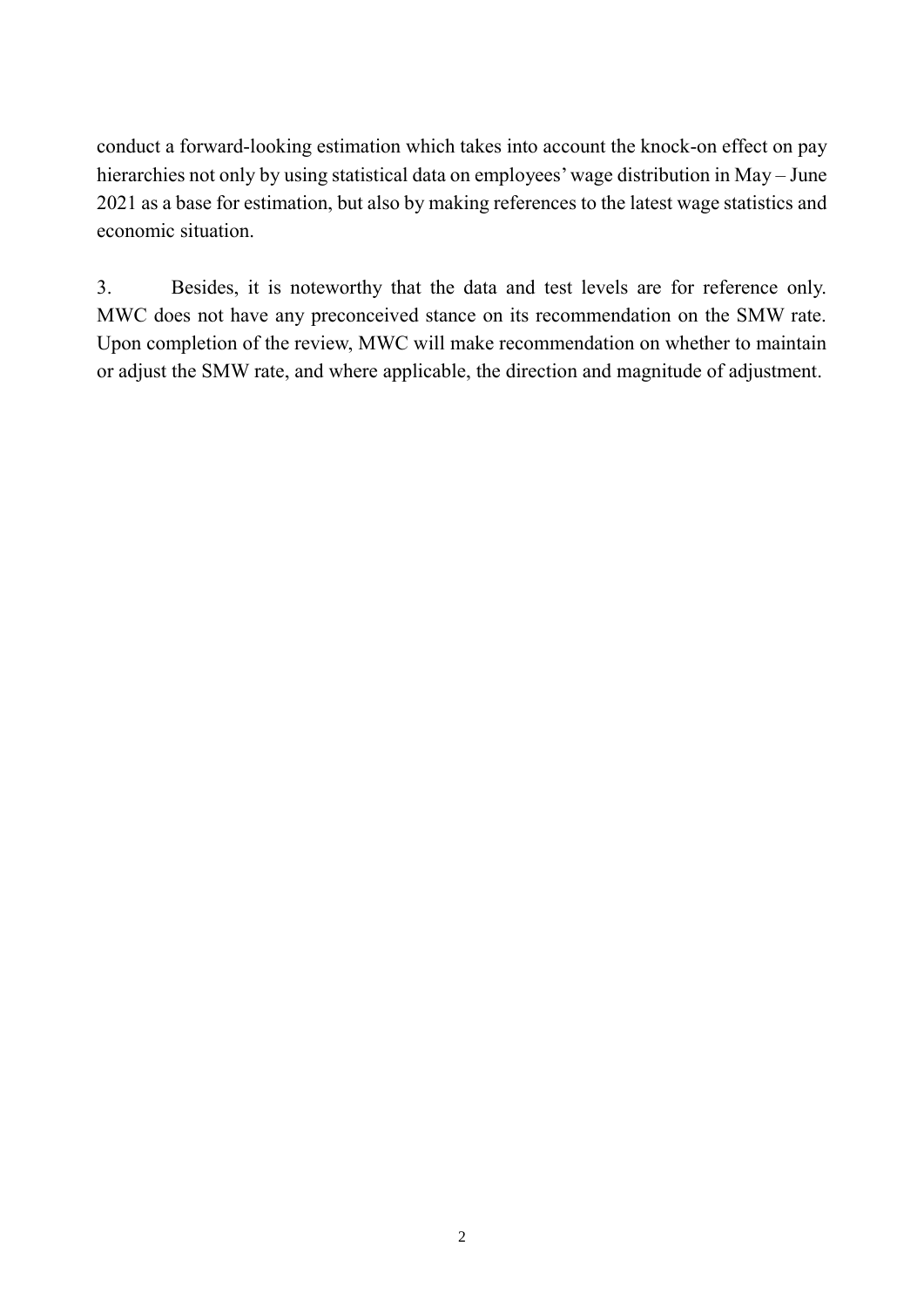(4) The Minimum Wage Commission defined "low-paying sectors" as sectors employing a relatively large number of low-paid employees or sectors with a relatively large proportion of low-paid employees among all employees with \* Estimates are not released due to relatively large sampling error.

## Supplementary Statistical Table I: The number and proportion of employees<sup>(Note 1)</sup> earning the prevailing Statutory Minimum Wage (SMW) rate and those earning wages less than some higher wage rates by sector (May - June 20

(The data are provided for reference only. The Minimum Wage Commission (MWC) does not have any preconceived stance on its recommendation on the SMW rate. Upon completion of the review, MWC will make recommendation on wheth **adjust the SMW rate, and where applicable, the direction and magnitude of adjustment.)**

|                                                                                    |                 |                                    |                  | Hourly wage level <sup>(Note 2)</sup>                       |                |                                                                       |                |                                                             |                |                                                             |                | Hourly wage level <sup>(Note 2)</sup> less than                       |                 |                                                             |                 |                                                             |                 |                                                             |
|------------------------------------------------------------------------------------|-----------------|------------------------------------|------------------|-------------------------------------------------------------|----------------|-----------------------------------------------------------------------|----------------|-------------------------------------------------------------|----------------|-------------------------------------------------------------|----------------|-----------------------------------------------------------------------|-----------------|-------------------------------------------------------------|-----------------|-------------------------------------------------------------|-----------------|-------------------------------------------------------------|
|                                                                                    |                 |                                    |                  | \$37.5<br>\$38.0                                            |                |                                                                       | \$39.0         |                                                             | \$40.0         | \$41.0                                                      |                |                                                                       | \$42.0          | \$43.0                                                      |                 |                                                             | \$44.0          |                                                             |
|                                                                                    |                 | <b>Overall employees</b>           |                  | <b>Employees</b>                                            |                | <b>Employees</b>                                                      |                | <b>Employees</b>                                            |                | <b>Employees</b>                                            |                | <b>Employees</b>                                                      |                 | <b>Employees</b>                                            |                 | <b>Employees</b>                                            |                 | <b>Employees</b>                                            |
| Sector <sup>(Note 3)</sup>                                                         | Number          | Proportion<br>among all<br>sectors | Number           | Proportion<br>among<br>employees in<br>respective<br>sector | Number         | Proportion<br>among<br>employees in<br>$\,$ respective $\,$<br>sector | Number         | Proportion<br>among<br>employees in<br>respective<br>sector | Number         | Proportion<br>among<br>employees in<br>respective<br>sector | Number         | Proportion<br>among<br>employees in<br>$\,$ respective $\,$<br>sector | Number          | Proportion<br>among<br>employees in<br>respective<br>sector | Number          | Proportion<br>among<br>employees in<br>respective<br>sector | Number          | Proportion<br>among<br>employees in<br>respective<br>sector |
| (A) Low-paying sectors <sup>(Note 4)</sup>                                         | (1000)<br>746.0 | (%)<br>26.2                        | (1000)<br>11.9   | (%)<br>1.6                                                  | (1000)<br>14.5 | (%)<br>1.9                                                            | (1000)<br>32.9 | (%)<br>4.4                                                  | (1000)<br>47.6 | (%)<br>6.4                                                  | (1000)<br>85.7 | (%)<br>11.5                                                           | (1000)<br>112.4 | (%)<br>15.1                                                 | (1000)<br>138.8 | (%)<br>18.6                                                 | (1000)<br>163.3 | (%)<br>21.9                                                 |
| 1. Retail                                                                          | 219.0           | 7.7                                | 1.5              | 0.7                                                         | 1.7            | 0.8                                                                   | 4.6            | 2.1                                                         | 6.3            | 2.9                                                         | 13.7           | 6.3                                                                   | 16.6            | 7.6                                                         | 27.1            | 12.4                                                        | 33.2            | 15.2                                                        |
| 1.1 Supermarkets and convenience stores                                            | 40.8            | 1.4                                | $\ast$           | $\ast$                                                      | $*$            | $*$                                                                   | $\ast$         | $*$                                                         | $\ast$         | $*$                                                         | 3.3            | 8.1                                                                   | 4.1             | 10.0                                                        | 9.6             | 23.5                                                        | 11.0            | 26.9                                                        |
| 1.2 Other retail stores                                                            | 178.2           | 6.3                                | $*$              | $\ast$                                                      | $\ast$         | $\ast$                                                                | $\ast$         | $\ast$                                                      | $\ast$         | $*$                                                         | 10.4           | 5.8                                                                   | 12.5            | 7.0                                                         | 17.5            | 9.8                                                         | 22.2            | 12.5                                                        |
| 2. Food and beverage services                                                      | 191.7           | 6.7                                | 0.9 <sub>o</sub> | 0.4                                                         | 1.1            | 0.6                                                                   | 3.9            | 2.1                                                         | 6.6            | 3.5                                                         | 11.6           | 6.0                                                                   | 15.2            | 7.9                                                         | 19.1            | 10.0                                                        | 25.6            | 13.3                                                        |
| 2.1 Chinese restaurants                                                            | 60.7            | 2.1                                | $*$              | $\ast$                                                      | $*$            | $\ast$                                                                | 1.3            | 2.1                                                         | 1.9            | 3.1                                                         | 3.2            | 5.3                                                                   | 5.2             | 8.6                                                         | 6.2             | 10.2                                                        | 7.2             | 11.9                                                        |
| 2.2 Non-Chinese restaurants                                                        | 59.5            | 2.1                                | $*$              | $\ast$                                                      | $*$            | $\ast$                                                                | $*$            | $*$                                                         | $\ast$         | $*$                                                         | 1.8            | 3.1                                                                   | 2.0             | 3.3                                                         | 2.5             | 4.3                                                         | 3.7             | 6.3                                                         |
| 2.3 Fast food cafes                                                                | 44.5            | 1.6                                | $0.5\,$          | 1.2                                                         | 0.6            | 1.3                                                                   | 1.7            | 3.7                                                         | 3.4            | 7.6                                                         | 5.3            | 11.9                                                                  | 6.4             | 14.4                                                        | 7.9             | 17.7                                                        | 11.8            | 26.5                                                        |
| 2.4 Hong Kong style tea cafes                                                      | 18.2            | 0.6                                | $*$              | $\ast$                                                      | $*$            | $\ast$                                                                | 0.6            | 3.1                                                         | 0.6            | 3.4                                                         | 0.7            | 3.9                                                                   | 0.8             | 4.5                                                         | 1.4             | 7.9                                                         | 1.6             | 8.7                                                         |
| 2.5 Other food and beverage services                                               | 8.6             | 0.3                                | $\ast$           | $\ast$                                                      | $*$            | $*$                                                                   | $\ast$         | $\ast$                                                      | $*$            | $*$                                                         | 0.6            | 6.4                                                                   | 0.8             | 9.5                                                         | 1.1             | 12.6                                                        | 1.2             | 14.1                                                        |
| Estate management, security and cleaning services                                  | 243.7           | 8.6                                | 8.5              | 3.5                                                         | 10.4           | 4.3                                                                   | 21.3           | 8.7                                                         | 30.7           | 12.6                                                        | 49.7           | 20.4                                                                  | 67.1            | 27.6                                                        | 75.4            | 30.9                                                        | 84.7            | 34.8                                                        |
| 3.1 Real estate maintenance management                                             | 111.3           | 3.9                                | 3.4              | 3.0                                                         | 3.8            | 3.4                                                                   | 9.2            | 8.2                                                         | 11.5           | 10.3                                                        | 20.6           | 18.5                                                                  | 27.9            | 25.0                                                        | 29.4            | 26.4                                                        | 33.0            | 29.7                                                        |
| 3.2 Security services                                                              | 45.0            | 1.6                                | 2.0              | 4.6                                                         | 2.3            | 5.1                                                                   | 3.8            | 8.4                                                         | 4.5            | 10.0                                                        | 8.6            | 19.1                                                                  | 11.5            | 25.6                                                        | 13.7            | 30.4                                                        | 15.4            | 34.3                                                        |
| 3.3 Cleaning services                                                              | 73.0            | 2.6                                | 2.4              | 3.3                                                         | 3.4            | 4.7                                                                   | 7.3            | 10.0                                                        | 13.3           | 18.2                                                        | 18.7           | 25.6                                                                  | 25.9            | 35.5                                                        | 30.2            | 41.4                                                        | 33.5            | 45.9                                                        |
| 3.4 Membership organisations                                                       | 14.4            | 0.5                                | 0.7              | 5.0                                                         | 0.8            | 5.8                                                                   | 1.0            | 7.3                                                         | 1.4            | 9.8                                                         | 1.8            | 12.4                                                                  | 1.8             | 12.7                                                        | 2.1             | 14.7                                                        | 2.7             | 18.9                                                        |
| Other low-paying sectors                                                           | 91.7            | 3.2                                | 1.0              | 1.1                                                         | 1.2            | 1.4                                                                   | 3.1            | 3.4                                                         | 4.0            | 4.3                                                         | 10.7           | 11.6                                                                  | 13.5            | 14.7                                                        | 17.2            | 18.8                                                        | 19.9            | 21.7                                                        |
| 4.1 Elderly homes                                                                  | 20.5            | 0.7                                | $*$              | $\ast$                                                      | $*$            | $*$                                                                   | 1.0            | 4.7                                                         | 1.8            | 8.7                                                         | 3.2            | 15.7                                                                  | 4.3             | 20.8                                                        | 5.1             | 25.0                                                        | 6.1             | 29.8                                                        |
| 4.2 Laundry and dry cleaning services                                              | 4.4             | 0.2                                | $*$              | $\ast$                                                      | $*$            | $*$                                                                   | $\ast$         | $*$                                                         | $*$            | $*$                                                         | $\ast$         | $\ast$                                                                | $*$             | $*$                                                         | 0.5             | 11.6                                                        | 0.7             | 16.8                                                        |
| 4.3 Hairdressing and other personal services                                       | 40.3            | 1.4                                | $\ast$           | $\ast$                                                      | $*$            | $\ast$                                                                | 0.6            | 1.6                                                         | 0.7            | 1.6                                                         | 5.0            | 12.5                                                                  | 5.6             | 13.9                                                        | 7.5             | 18.6                                                        | 7.8             | 19.5                                                        |
| 4.4 Local courier services                                                         | 5.3             | 0.2                                | $*$              | $\ast$                                                      | $\ast$         | $\ast$                                                                | $\ast$         | $\ast$                                                      | $\ast$         | $\ast$                                                      | $\star$        | $\ast$                                                                | $*$             | $\ast$                                                      | 1.0             | 18.9                                                        | 1.1             | 19.9                                                        |
| 4.5 Food processing and production                                                 | 21.1            | 0.7                                | $*$              | $\ast$                                                      | $\ast$         | $\ast$                                                                | 0.9            | 4.4                                                         | 1.0            | 4.6                                                         | 1.5            | 7.3                                                                   | 2.4             | 11.3                                                        | 3.1             | 14.5                                                        | 4.1             | 19.4                                                        |
| (B) Other sectors                                                                  | 2 103.5         | 73.8                               | 2.5              | 0.1                                                         | 6.1            | 0.3                                                                   | 17.4           | 0.8                                                         | 25.8           | 1.2                                                         | 37.5           | 1.8                                                                   | 49.6            | 2.4                                                         | 58.6            | 2.8                                                         | 77.7            | 3.7                                                         |
| Manufacturing<br>5.                                                                | 65.0            | 2.3                                | $*$              | $\ast$                                                      | $0.8\,$        | 1.2                                                                   | 1.2            | 1.8                                                         | 1.4            | 2.2                                                         | 3.0            | 4.6                                                                   | 3.4             | 5.2                                                         | 4.2             | 6.5                                                         | 4.9             | 7.5                                                         |
| 6. Construction                                                                    | 284.6           | 10.0                               | $*$              | $\ast$                                                      | 0.6            | 0.2                                                                   | 1.1            | 0.4                                                         | 1.2            | 0.4                                                         | 2.3            | 0.8                                                                   | 3.1             | 1.1                                                         | 3.3             | 1.1                                                         | 4.4             | 1.5                                                         |
| Import/export trade and wholesale                                                  | 346.7           | 12.2                               | 0.8              | 0.2                                                         | 1.0            | 0.3                                                                   | 1.6            | 0.5                                                         | 2.7            | 0.8                                                         | 3.9            | 1.1                                                                   | 6.3             | 1.8                                                         | 7.2             | 2.1                                                         | 9.9             | 2.9                                                         |
| 8. Accommodation services                                                          | 39.2            | 1.4                                | $*$              | $*$                                                         | $*$            | $\ast$                                                                | $*$            | $*$                                                         | $*$            | $*$                                                         | $\ast$         | $*$                                                                   | $\ast$          | $*$                                                         | $*$             | $\ast$                                                      | 3.6             | 9.1                                                         |
| Transportation, storage, courier services, information<br>9.<br>and communications | 347.8           | 12.2                               | $\ast$           | $\ast$                                                      | 1.1            | 0.3                                                                   | 4.6            | 1.3                                                         | 7.2            | 2.1                                                         | 9.8            | 2.8                                                                   | 13.0            | 3.7                                                         | 14.3            | 4.1                                                         | 18.6            | 5.3                                                         |
| Financing, insurance, real estate, professional and<br>10.<br>business services    | 522.7           | 18.3                               | $*$              | $\ast$                                                      | 0.6            | 0.1                                                                   | 2.4            | 0.5                                                         | 3.0            | 0.6                                                         | 5.5            | 1.1                                                                   | 7.5             | 1.4                                                         | 9.6             | 1.8                                                         | 13.6            | 2.6                                                         |
| Education, medical and other social and personal<br>11.<br>services                | 480.5           | 16.9                               | $*$              | $\ast$                                                      | 1.9            | 0.4                                                                   | 6.0            | 1.2                                                         | 9.4            | 2.0                                                         | 12.1           | 2.5                                                                   | 14.4            | 3.0                                                         | 17.5            | 3.6                                                         | 22.2            | 4.6                                                         |
| 12. Others                                                                         | 16.9            | 0.6                                | $*$              | $\ast$                                                      | $\ast$         | $\ast$                                                                | $*$            | $*$                                                         | $*$            | $*$                                                         | $\ast$         | $*$                                                                   | $*$             | $\ast$                                                      | $\ast$          | $\ast$                                                      | $0.6\,$         | 3.5                                                         |
| (C) All sectors                                                                    | 2 849.4         | 100.0                              | 14.3             | 0.5                                                         | 20.5           | 0.7                                                                   | 50.2           | 1.8                                                         | 73.3           | 2.6                                                         | 123.2          | 4.3                                                                   | 162.0           | 5.7                                                         | 197.3           | 6.9                                                         | 241.0           | 8.5                                                         |

Notes: (1) Employees exclude government employees; student interns, work experience students and live-in domestic workers as exempted by the Minimum Wage Ordinance; as well as employees with zero working hours in the surve

(2) Hourly wage levels are computed in accordance with the definition of wages as set out in the Minimum Wage Ordinance.

(3) Please refer to Supplementary Statistical Table A for coverage of individual sectors.

Owing to rounding, there may be a slight discrepancy between the sum of individual items and the total as shown in the table.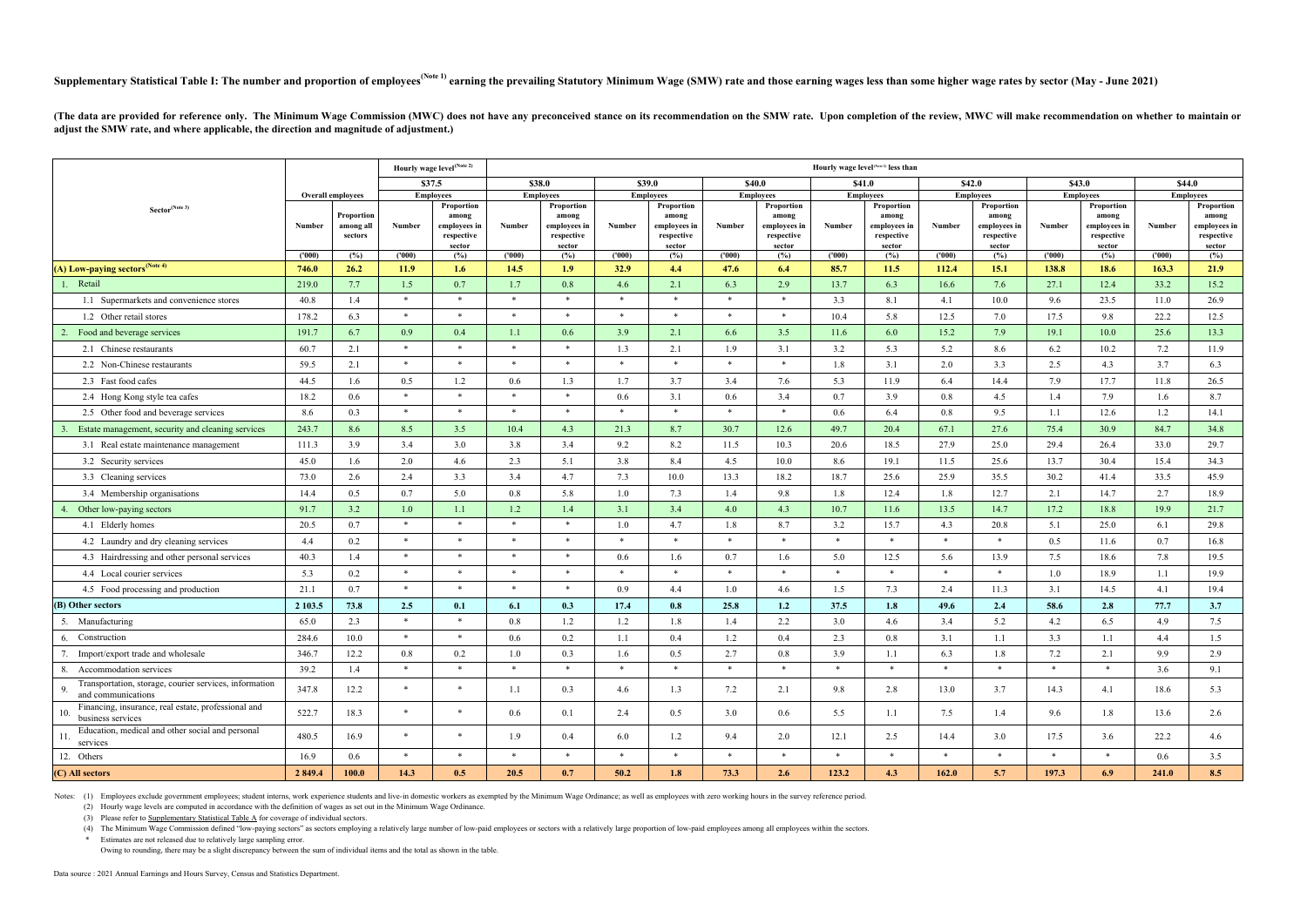Supplementary Statistical Table II: Assuming that the SMW rate had already been adjusted to the different test levels in May - June 2021 and that the hourly wages of all employees<sup>(Note 1)</sup> originally earning wages less th **test levels were uniformly raised to the respective test levels, the estimated changes in wages(Note 2) of these employees by sector**

(3) Hourly wage levels are computed in accordance with the definition of wages as set out in the Minimum Wage Ordinance.

(4) Please refer to Supplementary Statistical Table A for coverage of individual sectors.

(5) The Minimum Wage Commission defined "low-paying sectors" as sectors employing a relatively large number of low-paid employees or sectors with a relatively large proportion of low-paid employees among all employees with

(As there are no employees earning less than the prevailing SMW rate of \$37.5 per hour under the Minimum Wage Ordinance (other than those with disabilities who have completed productivity assessment under the SMW regime), estimation methodology adopted for this table is not applicable to test levels below \$37.5. Nonetheless, in reviewing the SMW rate, the Minimum Wage Commission (MWC) will set assumptions for different hypothetical test lev (including upward or downward adjustments) so as to estimate the changes in overall wage bill of all enterprises under different test levels. Specifically, MWC will take into consideration the time gap between the review o the implementation of the recommended rate. MWC will endeavour to conduct a forward-looking estimation which takes into account the knock-on effect on pay hierarchies not only by using statistical data on employees' wage d **May - June 2021 as a base for estimation, but also by making references to the latest wage statistics and economic situation.**

Besides, it is noteworthy that the data and test levels are for reference only. MWC does not have any preconceived stance on its recommendation on the SMW rate. Upon completion of the review, M **to maintain or adjust the SMW rate, and where applicable, the direction and magnitude of adjustment.)**

\* Estimates are not released due to relatively large sampling error.

Data source : Estimates based on the 2021 Annual Earnings and Hours Survey, Census and Statistics Department.

|  | WC will make recommendation on whether |  |
|--|----------------------------------------|--|
|  |                                        |  |

|                                                                                    | Hourly wage level <sup>(Note 3)</sup> (i.e. SMW test levels) |        |         |        |         |        |        |  |  |  |  |  |
|------------------------------------------------------------------------------------|--------------------------------------------------------------|--------|---------|--------|---------|--------|--------|--|--|--|--|--|
| Sector <sup>(Note 4)</sup>                                                         | \$38.0                                                       | \$39.0 | \$40.0  | \$41.0 | \$42.0  | \$43.0 | \$44.0 |  |  |  |  |  |
|                                                                                    | (%)                                                          | (%)    | (%)     | (%)    | (%)     | (%)    | (%)    |  |  |  |  |  |
| (A) Low-paying sectors <sup>(Note 5)</sup>                                         | 1.2                                                          | 2.4    | 3.9     | 4.4    | 5.5     | 6.7    | 8.0    |  |  |  |  |  |
| 1. Retail                                                                          | 1.2                                                          | 2.3    | 3.9     | 4.3    | 5.7     | 5.8    | 7.0    |  |  |  |  |  |
| 1.1 Supermarkets and convenience stores                                            | $\ast$                                                       | $\ast$ | $*$     | 2.5    | 4.1     | 4.0    | 5.7    |  |  |  |  |  |
| 1.2 Other retail stores                                                            | $\ast$                                                       | $\ast$ | $\ast$  | 4.8    | $6.2\,$ | 6.5    | 7.5    |  |  |  |  |  |
| Food and beverage services<br>2.                                                   | 1.1                                                          | 2.2    | 3.5     | 4.1    | 5.1     | 6.2    | 6.8    |  |  |  |  |  |
| 2.1 Chinese restaurants                                                            | $\ast$                                                       | 2.1    | 3.4     | 3.9    | 4.3     | 6.0    | 7.3    |  |  |  |  |  |
| 2.2 Non-Chinese restaurants                                                        | $\ast$                                                       | $\ast$ | $\ast$  | 3.4    | 5.6     | 6.4    | 5.9    |  |  |  |  |  |
| 2.3 Fast food cafes                                                                | 1.3                                                          | 2.7    | 3.4     | 4.4    | 5.8     | 6.9    | 6.6    |  |  |  |  |  |
| 2.4 Hong Kong style tea cafes                                                      | $\ast$                                                       | 1.8    | 4.2     | 6.0    | 7.6     | 5.7    | 7.6    |  |  |  |  |  |
| 2.5 Other food and beverage services                                               | $\ast$                                                       | $\ast$ | $\star$ | 2.4    | 3.6     | 4.8    | 6.5    |  |  |  |  |  |
| Estate management, security and cleaning services                                  | 1.2                                                          | 2.5    | 3.9     | 4.6    | 5.6     | 7.3    | 8.8    |  |  |  |  |  |
| 3.1 Real estate maintenance management                                             | 1.3                                                          | 2.2    | 4.2     | 4.5    | 5.5     | 7.6    | 9.0    |  |  |  |  |  |
| 3.2 Security services                                                              | 1.3                                                          | 2.9    | 4.9     | 4.7    | 5.6     | 6.9    | 8.5    |  |  |  |  |  |
| 3.3 Cleaning services                                                              | 1.1                                                          | 2.3    | 3.1     | 4.6    | 5.5     | 6.9    | 8.5    |  |  |  |  |  |
| 3.4 Membership organisations                                                       | 1.3                                                          | 3.7    | 4.9     | 6.0    | 8.5     | 9.5    | 9.7    |  |  |  |  |  |
| Other low-paying sectors                                                           | 1.2                                                          | 2.4    | 4.1     | 3.4    | 4.8     | 6.1    | 7.5    |  |  |  |  |  |
| 4.1 Elderly homes                                                                  | $\ast$                                                       | 2.4    | 3.3     | 4.0    | 5.1     | 6.5    | 7.8    |  |  |  |  |  |
| 4.2 Laundry and dry cleaning services                                              | $\ast$                                                       | $\ast$ | $\ast$  | $\ast$ | $\ast$  | 8.1    | 7.5    |  |  |  |  |  |
| 4.3 Hairdressing and other personal services                                       | $\ast$                                                       | 3.5    | 6.1     | 2.2    | 4.3     | 5.4    | 7.6    |  |  |  |  |  |
| 4.4 Local courier services                                                         | $\ast$                                                       | $\ast$ | $\ast$  | $\ast$ | $*$     | 6.8    | 8.8    |  |  |  |  |  |
| 4.5 Food processing and production                                                 | $*$                                                          | 1.8    | 4.3     | 4.8    | 4.8     | 5.9    | 6.5    |  |  |  |  |  |
| (B) Other sectors                                                                  | 0.9                                                          | 2.1    | 3.6     | 4.7    | 5.7     | 7.0    | 7.4    |  |  |  |  |  |
| 5. Manufacturing                                                                   | 1.0                                                          | 3.0    | 4.8     | 4.1    | 6.1     | 7.0    | 8.4    |  |  |  |  |  |
| 6. Construction                                                                    | 1.0                                                          | 2.3    | 4.5     | 4.2    | 5.2     | 7.4    | 7.4    |  |  |  |  |  |
| 7. Import/export trade and wholesale                                               | 1.2                                                          | 2.6    | 3.5     | 4.6    | 4.6     | 6.2    | 6.5    |  |  |  |  |  |
| 8. Accommodation services                                                          | $*$                                                          | $*$    | $*$     | $\ast$ | $\ast$  | $\ast$ | 5.4    |  |  |  |  |  |
| Transportation, storage, courier services, information and<br>9.<br>communications | $1.0\,$                                                      | 2.0    | 3.5     | 4.9    | 5.7     | 7.6    | 8.1    |  |  |  |  |  |
| Financing, insurance, real estate, professional and business<br>10.<br>services    | 1.0                                                          | 1.9    | 3.9     | 4.1    | 5.2     | 6.0    | 6.3    |  |  |  |  |  |
| 11. Education, medical and other social and personal services                      | 0.7                                                          | 2.0    | 3.4     | 5.0    | 6.4     | 7.5    | 8.0    |  |  |  |  |  |
| 12. Others                                                                         | $\ast$                                                       | $\ast$ | $\ast$  | $\ast$ | $*$     | $*$    | 4.5    |  |  |  |  |  |
| (C) All sectors                                                                    | 1.1                                                          | 2.3    | 3.8     | 4.5    | 5.5     | 6.8    | 7.8    |  |  |  |  |  |

Notes: (1) Employees exclude government employees; student interns, work experience students and live-in domestic workers as exempted by the Minimum Wage Ordinance; as well as employees with zero working hours in the surve

(2) Estimation of the change in wages of employees assumed other things being equal, with the wage estimated in accordance with the definition of wages as set out in the Minimum Wage Ordinance.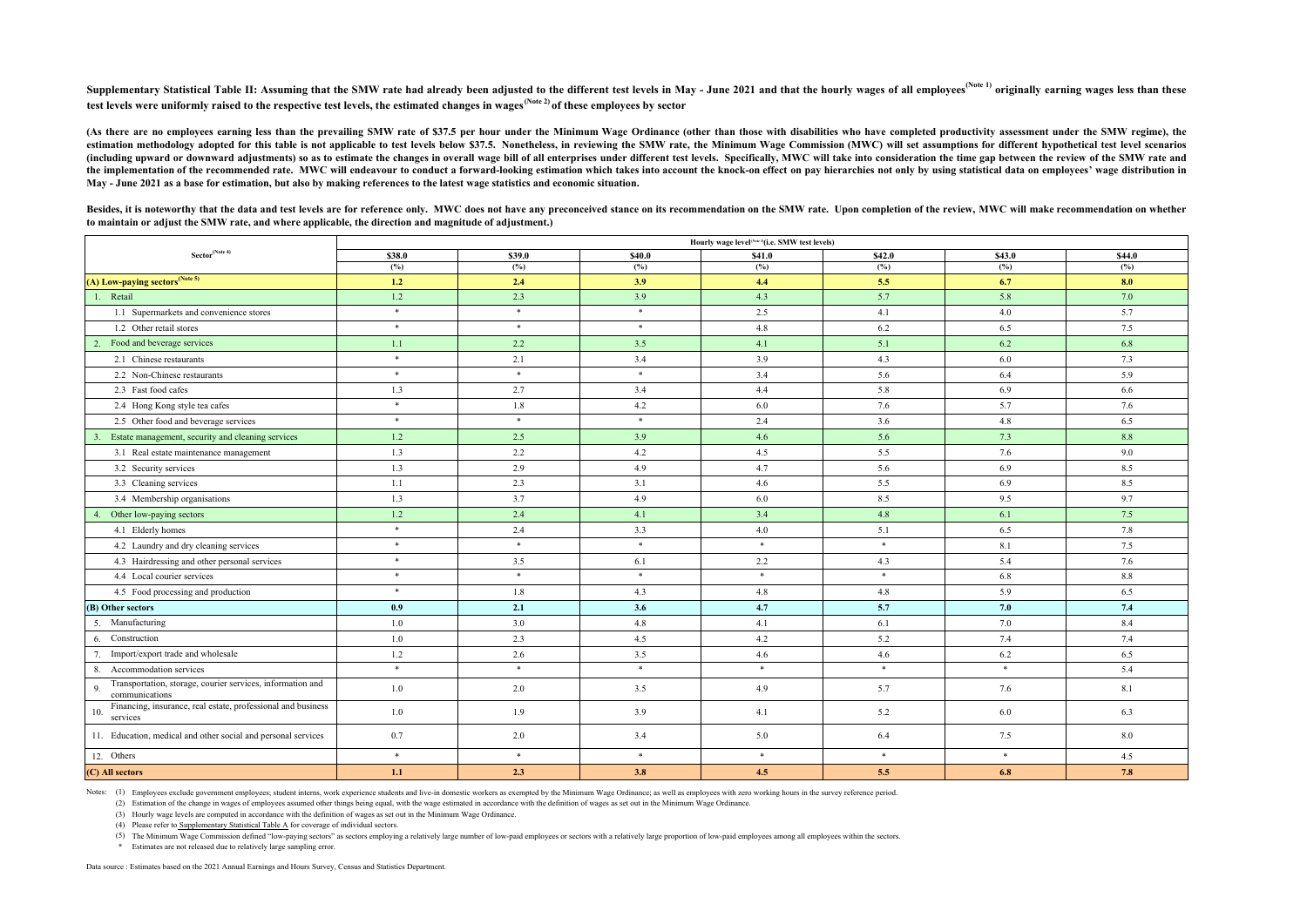Supplementary Statistical Table III a: Assuming that the SMW rate had already been adjusted to the different test levels in May - June 2021 and that the hourly wages of all employees<sup>(Note 1)</sup> originally earning wages less **levels, the estimated changes in wage bills(Note 2) of all enterprises(Note 3) by sector (estimations have not taken into account the knock-on effect on pay hierarchies)**

(As there are no employees earning less than the prevailing SMW rate of \$37.5 per hour under the Minimum Wage Ordinance (other than those with disabilities who have completed productivity assessment under the SMW regime), levels below \$37.5. Nonetheless, in reviewing the SMW rate, the Minimum Wage Commission (MWC) will set assumptions for different hypothetical test level scenarios (including upward or downward adjustments) so as to estimat levels. Specifically, MWC will take into consideration the time gap between the review of the SMW rate and the implementation of the recommended rate. MWC will endeavour to conduct a forward-looking estimation which takes **statistical data on employees' wage distribution in May - June 2021 as a base for estimation, but also by making references to the latest wage statistics and economic situation.**

Besides, it is noteworthy that the data and test levels are for reference only. MWC does not have any preconceived stance on its recommendation on the SMW rate. Upon completion of the review, MWC will make recommendation o **direction and magnitude of adjustment.)**

(4) Hourly wage levels are computed in accordance with the definition of wages as set out in the Minimum Wage Ordinance.

(5) Please refer to Supplementary Statistical Table A for coverage of individual sectors.

(6) The Minimum Wage Commission defined "low-paying sectors" as sectors employing a relatively large number of low-paid employees or sectors with a relatively large proportion of low-paid employees among all employees with

(3) In this table, a business establishment is defined as an economic unit (i.e. a unit engaged in the production of goods or services) which engages, under a single ownership or control, in one or predominantly one kind o economic activity at one or more locations.

\* Estimates are not released due to relatively large sampling error.

# Less than 0.05%

Owing to rounding, there may be a slight discrepancy between the sum of individual items and the total as shown in the table.

|                                                                                    |        |        |        |                |         |        | Hourly wage levelNote 4) (i.e. SMW test levels) |         |       |                    |         |               |            |        |  |  |
|------------------------------------------------------------------------------------|--------|--------|--------|----------------|---------|--------|-------------------------------------------------|---------|-------|--------------------|---------|---------------|------------|--------|--|--|
| Sector <sup>(Note 5)</sup>                                                         |        | \$38.0 |        | $\sqrt{$39.0}$ |         | \$40.0 |                                                 | \$41.0  |       | $\overline{$42.0}$ | \$43.0  |               |            | \$44.0 |  |  |
|                                                                                    | (SMn)  | (%)    | (SMn)  | (%)            | (SMn)   | (%)    | (SMn)                                           | (%)     | (SMn) | (%)                | (SMn)   | $(^{9}/_{0})$ | (SMn)      | (%)    |  |  |
| (A) Low-paying sectors <sup>(Note 6)</sup>                                         | 18.5   | #      | 80.8   | 0.1            | 188.8   | 0.2    | 385.0                                           | 0.4     | 652.9 | 0.6                | 991.7   | 0.9           | 1 3 9 4 .2 | 1.3    |  |  |
| 1. Retail                                                                          | 1.7    | #      | 10.7   | #              | 25.6    | 0.1    | 57.7                                            | 0.2     | 94.3  | 0.3                | 151.1   | 0.5           | 224.3      | 0.7    |  |  |
| 1.1 Supermarkets and convenience stores                                            | $\ast$ | $\ast$ | $*$    | $*$            | $\star$ | $*$    | 7.6                                             | $0.2\,$ | 15.8  | 0.3                | 31.8    | $0.6\,$       | 52.1       | 1.1    |  |  |
| 1.2 Other retail stores                                                            | $\ast$ | $*$    | $*$    | $*$            | $*$     | $*$    | 50.1                                            | $0.2\,$ | 78.6  | 0.3                | 119.3   | 0.4           | 172.2      | 0.6    |  |  |
| 2. Food and beverage services                                                      | 0.9    |        | 7.4    | #              | 19.2    | 0.1    | 40.2                                            | 0.1     | 70.1  | 0.2                | 110.1   | 0.4           | 162.7      | 0.6    |  |  |
| 2.1 Chinese restaurants                                                            | $*$    | $*$    | 2.9    | #              | 7.2     | 0.1    | 14.4                                            | 0.1     | 26.5  | 0.3                | 43.1    | 0.4           | 62.4       | 0.6    |  |  |
| 2.2 Non-Chinese restaurants                                                        | $*$    | $*$    | $*$    | $*$            | $\ast$  | $\ast$ | 5.9                                             | 0.1     | 10.4  | 0.1                | 16.1    | 0.2           | 24.1       | 0.3    |  |  |
| 2.3 Fast food cafes                                                                | 0.4    | #      | 2.7    | 0.1            | 7.1     | 0.1    | 14.5                                            | 0.3     | 24.3  | 0.5                | 36.7    | 0.8           | 55.1       | 1.1    |  |  |
| 2.4 Hong Kong style tea cafes                                                      | $\ast$ | $*$    | 1.0    | #              | 2.6     | 0.1    | 4.3                                             | $0.2\,$ | 6.3   | 0.2                | 9.3     | 0.3           | 13.6       | 0.5    |  |  |
| 2.5 Other food and beverage services                                               | $\ast$ | $*$    | $*$    | $*$            | $\star$ | $*$    | 1.1                                             | 0.1     | 2.7   | 0.2                | 4.8     | 0.4           | 7.5        | 0.7    |  |  |
| Estate management, security and cleaning services                                  | 14.5   |        | 55.4   | 0.2            | 126.7   | 0.4    | 249.5                                           | 0.7     | 419.7 | 1.2                | 620.0   | 1.8           | 846.9      | 2.4    |  |  |
| 3.1 Real estate maintenance management                                             | 6.5    |        | 23.9   | 0.1            | 57.2    | 0.3    | 111.3                                           | 0.6     | 188.4 | 1.0                | 276.6   | 1.5           | 373.0      | 2.1    |  |  |
| 3.2 Security services                                                              | 3.4    | #      | 12.7   | 0.2            | 25.3    | 0.4    | 46.8                                            | 0.7     | 77.8  | 1.1                | 117.9   | 1.7           | 163.7      | 2.4    |  |  |
| 3.3 Cleaning services                                                              | 3.5    | #      | 14.8   | $0.2\,$        | 36.9    | 0.5    | 79.7                                            | 1.0     | 136.7 | 1.8                | 203.4   | 2.6           | 280.9      | 3.6    |  |  |
| 3.4 Membership organisations                                                       | 1.1    |        | 3.9    | 0.2            | 7.3     | 0.3    | 11.7                                            | 0.5     | 16.8  | 0.7                | 22.0    | 0.9           | 29.3       | 1.3    |  |  |
| 4. Other low-paying sectors                                                        | 1.4    |        | 7.4    | 0.1            | 17.2    | 0.1    | 37.6                                            | 0.3     | 68.7  | 0.5                | 110.4   | 0.8           | 160.3      | 1.1    |  |  |
| 4.1 Elderly homes                                                                  | $\ast$ | $*$    | 2.7    | 0.1            | 7.2     | 0.2    | 16.0                                            | 0.5     | 27.9  | 0.9                | 43.5    | 1.3           | 62.1       | 1.9    |  |  |
| 4.2 Laundry and dry cleaning services                                              | $\ast$ | $*$    | $\ast$ | $\ast$         | $*$     | $\ast$ | $\ast$                                          | $*$     | $*$   | $*$                | 3.7     | 0.6           | 5.2        | 0.9    |  |  |
| 4.3 Hairdressing and other personal services                                       | $*$    | $*$    | 2.2    | #              | 3.9     | 0.1    | 10.3                                            | 0.2     | 22.8  | 0.4                | 38.7    | 0.6           | 56.9       | 0.9    |  |  |
| 4.4 Local courier services                                                         | $*$    | $*$    | $*$    | $*$            | $\ast$  | $\ast$ | $\ast$                                          | $*$     | $*$   | $*$                | 6.7     | 1.0           | 9.2        | 1.3    |  |  |
| 4.5 Food processing and production                                                 | $\ast$ | $*$    | 1.4    | #              | 3.6     | 0.1    | 6.8                                             | 0.2     | 11.1  | 0.3                | 17.8    | 0.5           | 27.0       | 0.8    |  |  |
| (B) Other sectors                                                                  | 4.5    | #      | 31.9   | #              | 84.7    |        | 158.2                                           | #       | 257.1 | #                  | 380.4   | 0.1           | 545.6      | 0.1    |  |  |
| 5. Manufacturing                                                                   | 0.7    | #      | 3.4    | #              | 6.7     | #      | 11.9                                            | 0.1     | 19.6  | 0.1                | 28.7    | $0.2\,$       | 40.0       | 0.3    |  |  |
| 6. Construction                                                                    | 0.5    | #      | 2.4    | #              | 5.4     | $\#$   | 9.1                                             | #       | 15.7  | #                  | 23.4    | #             | 33.0       | #      |  |  |
| 7. Import/export trade and wholesale                                               | 0.4    |        | 2.7    | #              | 6.6     | #      | 12.9                                            | #       | 21.9  | #                  | 34.5    | #             | 53.0       | 0.1    |  |  |
| 8. Accommodation services                                                          | $*$    | $*$    | $*$    | $*$            | $\ast$  | $*$    | $*$                                             | $*$     | $*$   | $*$                | $\ast$  | $\ast$        | 21.0       | 0.3    |  |  |
| Transportation, storage, courier services, information and<br>9.<br>communications | 1.0    | #      | 8.2    | #              | 25.0    | $\#$   | 46.7                                            | 0.1     | 75.0  | 0.1                | 109.6   | 0.1           | 152.2      | 0.2    |  |  |
| Financing, insurance, real estate, professional and business<br>10.<br>services    | 0.4    | #      | 3.6    | #              | 9.3     | #      | 18.2                                            | #       | 30.9  | #                  | 48.0    | #             | 74.4       | #      |  |  |
| 11. Education, medical and other social and personal services                      | 1.2    | #      | 10.4   | #              | 29.1    | #      | 54.1                                            | #       | 84.7  | 0.1                | 121.5   | 0.1           | 169.2      | 0.1    |  |  |
| 12. Others                                                                         | $*$    | $*$    | $*$    | $*$            | $*$     | $\ast$ | $*$                                             | $*$     | $*$   | $*$                | $\ast$  | $\ast$        | 2.7        | #      |  |  |
| (C) All sectors                                                                    | 23.0   | H      | 112.7  | #              | 273.5   | #      | 543.2                                           | 0.1     | 910.0 | 0.1                | 1 372.0 | 0.2           | 1939.8     | 0.3    |  |  |

Notes: (1) Employees exclude government employees; student interns, work experience students and live-in domestic workers as exempted by the Minimum Wage Ordinance; as well as employees with zero working hours in the surve

(2) Estimation of changes in wage bill is done by comparison with the original wage bill, assuming other things being equal, with the wage bill estimated in accordance with the definition of wages as set out in the Minimum

Data source : Estimates based on the 2021 Annual Earnings and Hours Survey, Census and Statistics Department.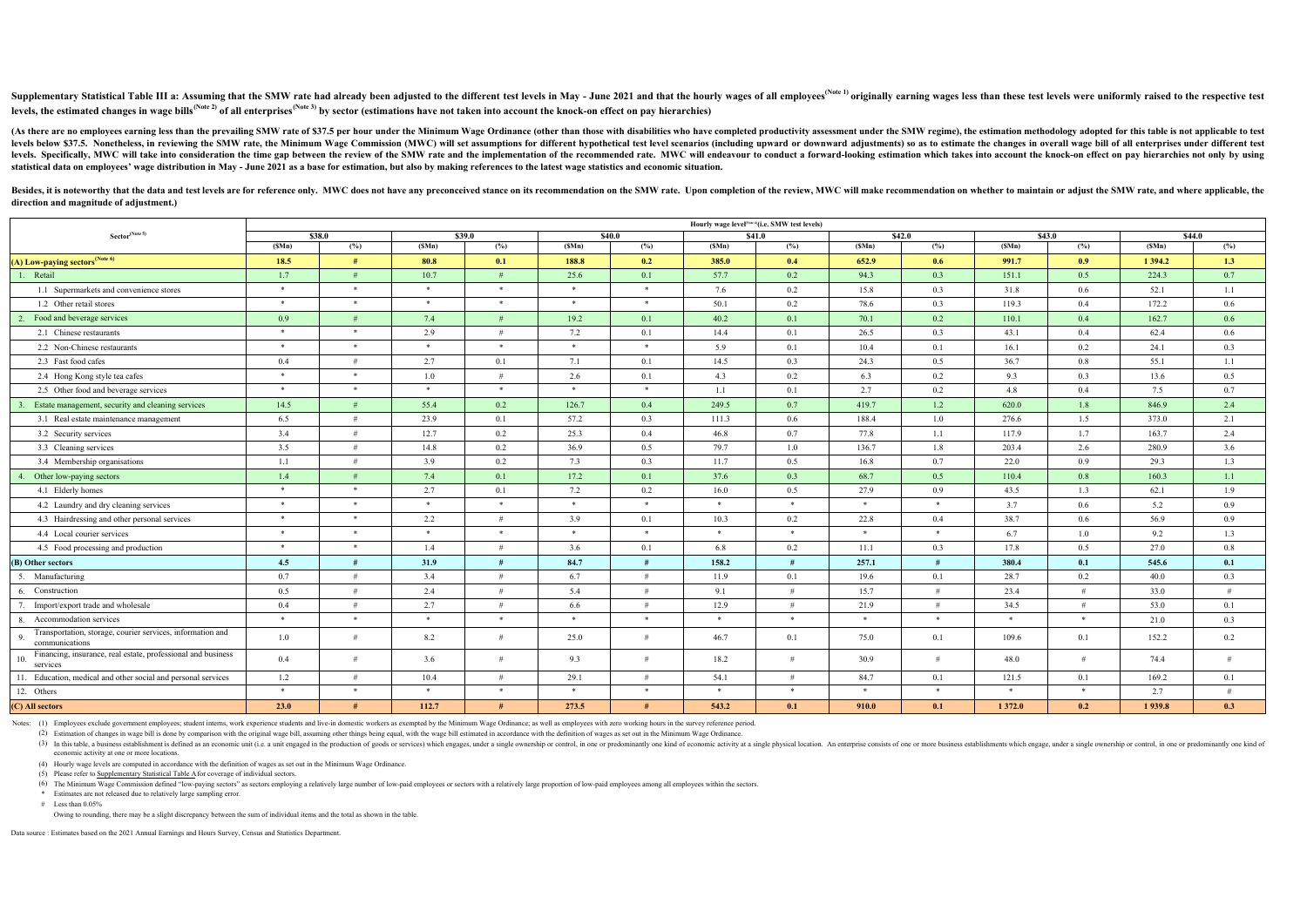(4) Hourly wage levels are computed in accordance with the definition of wages as set out in the Minimum Wage Ordinance.

(5) Please refer to Supplementary Statistical Table A for coverage of individual sectors.

(6) The Minimum Wage Commission defined "low-paying sectors" as sectors employing a relatively large number of low-paid employees or sectors with a relatively large proportion of low-paid employees among all employees with

Supplementary Statistical Table III b: Assuming that the SMW rate had already been adjusted to the different test levels in May - June 2021 and that the hourly wages of all employees<sup>(Note 1)</sup> originally earning wages less uniformly raised to the respective test levels, the estimated changes in wage bill<sup>(Note 2)</sup> of small and medium enterprises<sup>(Note 3)</sup> by sector (estimations have not taken into account the knock-on effect on pay hierarchi

(As there are no employees earning less than the prevailing SMW rate of \$37.5 per hour under the Minimum Wage Ordinance (other than those with disabilities who have completed productivity assessment under the SMW regime), adopted for this table is not applicable to test levels below \$37.5. Nonetheless, in reviewing the SMW rate, the Minimum Wage Commission (MWC) will set assumptions for different hypothetical test level scenarios (including as to estimate the changes in overall wage bill of all enterprises under different test levels. Specifically, MWC will take into consideration the time gap between the review of the SMW rate and the implementation of the r to conduct a forward-looking estimation which takes into account the knock-on effect on pay hierarchies not only by using statistical data on employees' wage distribution in May - June 2021 as a base for estimation, but al **statistics and economic situation.**

Besides, it is noteworthy that the data and test levels are for reference only. MWC does not have any preconceived stance on its recommendation on the SMW rate. Upon completion of the review, MWC will make recommendation o **adjust the SMW rate, and where applicable, the direction and magnitude of adjustment.)**

\* Estimates are not released due to relatively large sampling error.

 $\#$  Less than 0.05%

Owing to rounding, there may be a slight discrepancy between the sum of individual items and the total as shown in the table.

(3) In this table, small and medium enterprises refer to those enterprises with fewer than 50 employees. A business establishment is defined as an economic unit (i.e. a unit engaged in the production of goods or services) enterprise consists of one or more business establishments which engage, under a single ownership or control, in one or predominantly one kind of economic activity at one or more locations.

Data source : Estimates based on the 2021 Annual Earnings and Hours Survey, Census and Statistics Department.

|                                                                                    | Hourly wage level <sup>(Note 4)</sup> (i.e. SMW test levels) |        |        |         |        |        |        |         |        |                  |        |         |        |        |
|------------------------------------------------------------------------------------|--------------------------------------------------------------|--------|--------|---------|--------|--------|--------|---------|--------|------------------|--------|---------|--------|--------|
| ${\bf Sector}^{\textbf{(Note 5)}}$                                                 | \$38.0                                                       |        | \$39.0 |         |        | \$40.0 | \$41.0 |         | \$42.0 |                  | \$43.0 |         |        | \$44.0 |
|                                                                                    | (SMn)                                                        | (%)    | (SMn)  | (%)     | (SMn)  | (%)    | (SMn)  | (%)     | (SMn)  | (%)              | (SMn)  | (%)     | (SMn)  | (%)    |
| (A) Low-paying sectors <sup>(Note 6)</sup>                                         | 4.7                                                          | #      | 23.5   | 0.1     | 51.1   | 0.1    | 107.1  | 0.3     | 179.7  | 0.5              | 269.0  | 0.7     | 377.0  | 1.0    |
| Retail<br>$\pm$                                                                    | 1.5                                                          | #      | 9.1    | 0.1     | 20.3   | 0.1    | 43.5   | 0.3     | 68.6   | 0.5              | 100.1  | 0.7     | 139.5  | 1.0    |
| 1.1 Supermarkets and convenience stores                                            | $\ast$                                                       | $\ast$ | $*$    | $*$     | $*$    | $\ast$ | 7.5    | 0.7     | 15.0   | 1.3              | 22.5   | 2.0     | 30.1   | 2.6    |
| 1.2 Other retail stores                                                            | $\ast$                                                       | $\ast$ | $*$    | $*$     | $*$    | $*$    | 35.9   | 0.3     | 53.5   | 0.4              | 77.6   | 0.6     | 109.4  | 0.8    |
| Food and beverage services<br>2.                                                   | $*$                                                          | $*$    | 2.3    | #       | 6.0    | #      | 14.5   | 0.1     | 25.8   | 0.2              | 41.3   | 0.3     | 60.6   | 0.4    |
| 2.1 Chinese restaurants                                                            | $\ast$                                                       | $\ast$ | 1.0    | #       | 3.0    | 0.1    | 6.5    | 0.2     | 11.4   | 0.3              | 17.8   | $0.4\,$ | 24.9   | 0.6    |
| 2.2 Non-Chinese restaurants                                                        | $\ast$                                                       | $\ast$ | $\ast$ | $\star$ | $*$    | $\ast$ | 3.7    | 0.1     | 6.7    | 0.1              | 10.6   | 0.2     | 15.9   | 0.3    |
| 2.3 Fast food cafes                                                                | $*$                                                          | $\ast$ | $*$    | $\ast$  | $*$    | $\ast$ | 2.2    | 0.2     | 4.1    | 0.3              | 6.8    | $0.5\,$ | 9.7    | 0.8    |
| 2.4 Hong Kong style tea cafes                                                      | $\ast$                                                       | $\ast$ | $\ast$ | $\ast$  | $\ast$ | $\ast$ | $*$    | $\ast$  | $\ast$ | $\ast$           | $*$    | $*$     | $\ast$ | $\ast$ |
| 2.5 Other food and beverage services                                               | $\ast$                                                       | $\ast$ | $*$    | $*$     | $*$    | $*$    | $*$    | $\ast$  | $\ast$ | $*$              | $\ast$ | $*$     | $\ast$ | $*$    |
| Estate management, security and cleaning services<br>$\overline{3}$                | 1.9                                                          | #      | 6.8    | 0.2     | 13.5   | 0.3    | 23.4   | 0.6     | 37.0   | 0.9 <sup>°</sup> | 52.5   | 1.2     | 71.6   | 1.7    |
| 3.1 Real estate maintenance management                                             | $\ast$                                                       | $\ast$ | $\ast$ | $\ast$  | $\ast$ | $\ast$ | 6.8    | 0.6     | 10.2   | 0.9              | 14.0   | 1.3     | 18.5   | 1.7    |
| 3.2 Security services                                                              | $\ast$                                                       | $\ast$ | $*$    | $*$     | $*$    | $*$    | 2.9    | 0.2     | 5.7    | 0.5              | 9.7    | $0.8\,$ | 14.2   | 1.2    |
| 3.3 Cleaning services                                                              | $\ast$                                                       | $\ast$ | $*$    | $*$     | 1.0    | 0.2    | 2.9    | 0.5     | 5.4    | 0.9              | 8.1    | 1.4     | 11.1   | 1.9    |
| 3.4 Membership organisations                                                       | $1.0\,$                                                      | 0.1    | 3.6    | 0.3     | 6.7    | 0.5    | 10.9   | $0.8\,$ | 15.7   | 1.1              | 20.7   | 1.5     | 27.8   | 2.0    |
| Other low-paying sectors                                                           | $\ast$                                                       | $\ast$ | 5.3    | 0.1     | 11.3   | 0.2    | 25.8   | 0.4     | 48.3   | 0.7              | 75.1   | 1.0     | 105.3  | 1.5    |
| 4.1 Elderly homes                                                                  | $\ast$                                                       | $\ast$ | 2.0    | 0.1     | 4.8    | 0.3    | 10.3   | 0.7     | 18.1   | 1.3              | 28.2   | 2.0     | 40.1   | 2.8    |
| 4.2 Laundry and dry cleaning services                                              | $\ast$                                                       | $\ast$ | $*$    | $*$     | $*$    | $\ast$ | $*$    | $\ast$  | $\ast$ | $*$              | $*$    | $*$     | $*$    | $*$    |
| 4.3 Hairdressing and other personal services                                       | $\ast$                                                       | $\ast$ | 2.2    | 0.1     | 3.9    | 0.1    | 10.3   | 0.2     | 21.5   | 0.5              | 33.6   | $0.8\,$ | 46.5   | 1.1    |
| 4.4 Local courier services                                                         | $\ast$                                                       | $\ast$ | $\ast$ | $\star$ | $\ast$ | $\ast$ | $\ast$ | $\ast$  | $\ast$ | $\ast$           | $*$    | $*$     | $\ast$ | $\ast$ |
| 4.5 Food processing and production                                                 | $\ast$                                                       | $\ast$ | $*$    | $\ast$  | $*$    | $*$    | 1.9    | 0.2     | 3.7    | 0.4              | 6.4    | 0.6     | 9.8    | 1.0    |
| (B) Other sectors                                                                  | 3.0                                                          | #      | 19.5   | #       | 46.8   | #      | 84.0   | #       | 134.6  | 0.1              | 197.6  | 0.1     | 281.4  | 0.1    |
| 5. Manufacturing                                                                   | $\ast$                                                       | $*$    | $*$    | $\ast$  | 2.2    | #      | 4.3    | 0.1     | 7.8    | 0.1              | 12.0   | $0.2\,$ | 17.1   | 0.3    |
| 6. Construction                                                                    | 0.5                                                          | #      | 1.9    | #       | 3.4    | #      | 5.2    | #       | 9.0    | #                | 13.4   | #       | 19.2   | 0.1    |
| Import/export trade and wholesale                                                  | 0.4                                                          | #      | 2.5    | #       | 5.8    | #      | 10.9   | #       | 18.5   | #                | 29.3   | 0.1     | 44.8   | 0.1    |
| 8. Accommodation services                                                          | $\ast$                                                       | $\ast$ | $*$    | $*$     | $*$    | $\ast$ | $*$    | $\ast$  | $\ast$ | $*$              | $*$    | $*$     | $\ast$ | $*$    |
| Transportation, storage, courier services, information and<br>9.<br>communications | 0.5                                                          | #      | 3.5    | #       | 9.9    | #      | 17.2   | 0.1     | 26.0   | 0.1              | 37.0   | 0.1     | 53.6   | 0.2    |
| Financing, insurance, real estate, professional and business<br>10.<br>services    | $\ast$                                                       | $\ast$ | 2.3    | #       | 5.5    | #      | 10.8   | #       | 18.2   | #                | 27.9   | 0.1     | 41.0   | 0.1    |
| 11. Education, medical and other social and personal services                      | 0.9                                                          | #      | 7.3    | #       | 17.9   | 0.1    | 31.9   | 0.1     | 49.9   | 0.1              | 70.9   | $0.2\,$ | 96.6   | 0.3    |
| 12. Others                                                                         | $\ast$                                                       | $\ast$ | $\ast$ | $\ast$  | $*$    | $\ast$ | $*$    | $\ast$  | $\ast$ | $*$              | $*$    | $*$     | $\ast$ | $\ast$ |
| (C) All sectors                                                                    | 7.7                                                          | #      | 42.9   | #       | 97.9   | #      | 191.1  | 0.1     | 314.2  | 0.1              | 466.5  | 0.2     | 658.4  | 0.3    |

Notes: (1) Employees exclude government employees; student interns, work experience students and live-in domestic workers as exempted by the Minimum Wage Ordinance; as well as employees with zero working hours in the surve

(2) Estimation of changes in wage bill is done by comparison with the original wage bill, assuming other things being equal, with the wage bill estimated in accordance with the definition of wages as set out in the Minimum